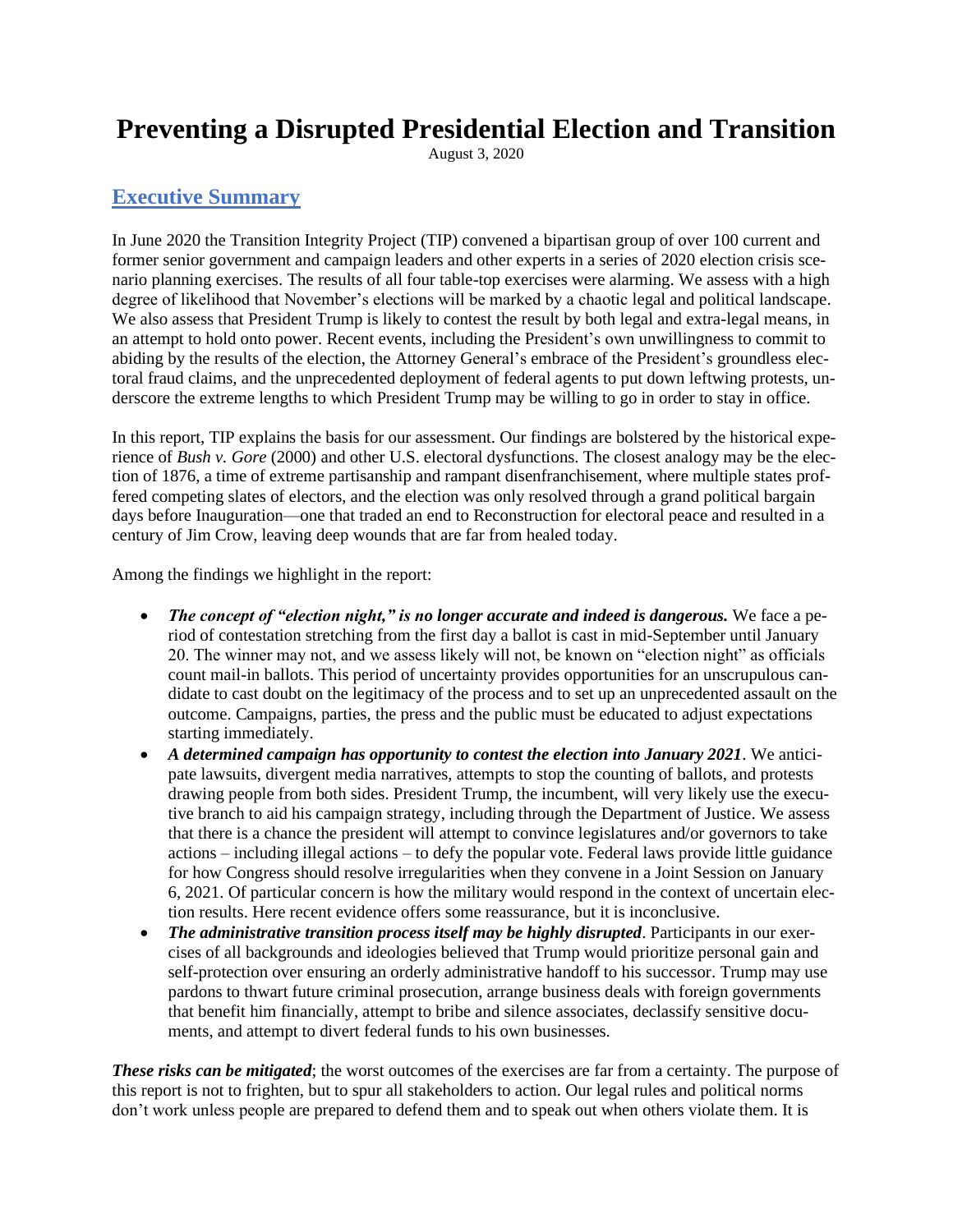incumbent upon elected officials, civil society leaders, and the press to challenge authoritarian actions in the courts, in the media, and in the streets through peaceful protest. Specific recommendations include:

- *Plan for a contested election*. If there is a crisis, events will unfold quickly, and sleep-deprived leaders will be asked to make consequential decisions quickly. Thinking through options now will help to ensure better decisions. Approach this as a political battle, not just a legal battle. In the event of electoral contestation, sustained political mobilization will likely be crucial for ensuring transition integrity. Dedicated staff and resources need to be in place at least through the end of January.
- *Focus on readiness in the states, providing political support for a complete and accurate count.*  Governors, Secretaries of State, Attorneys General and Legislatures can communicate and reinforce laws and norms and be ready to confront irregularities. Election officials will need political and public support to see the process through to completion.
- *Address the two biggest threats head on: lies about "voter fraud" and escalating violence.* Voting fraud is virtually non-existent, but Trump lies about it to create a narrative designed to politically mobilize his base and to create the basis for contesting the results should he lose. The potential for violent conflict is high, particularly since Trump encourages his supporters to take up arms.
- *Anticipate a rocky administrative transition.* Transition teams will likely need to do two things simultaneously: defend against Trump's reckless actions on his way out of office; and find creative solutions to ensure landing teams are able to access the information and resources they need to begin to prepare for governing.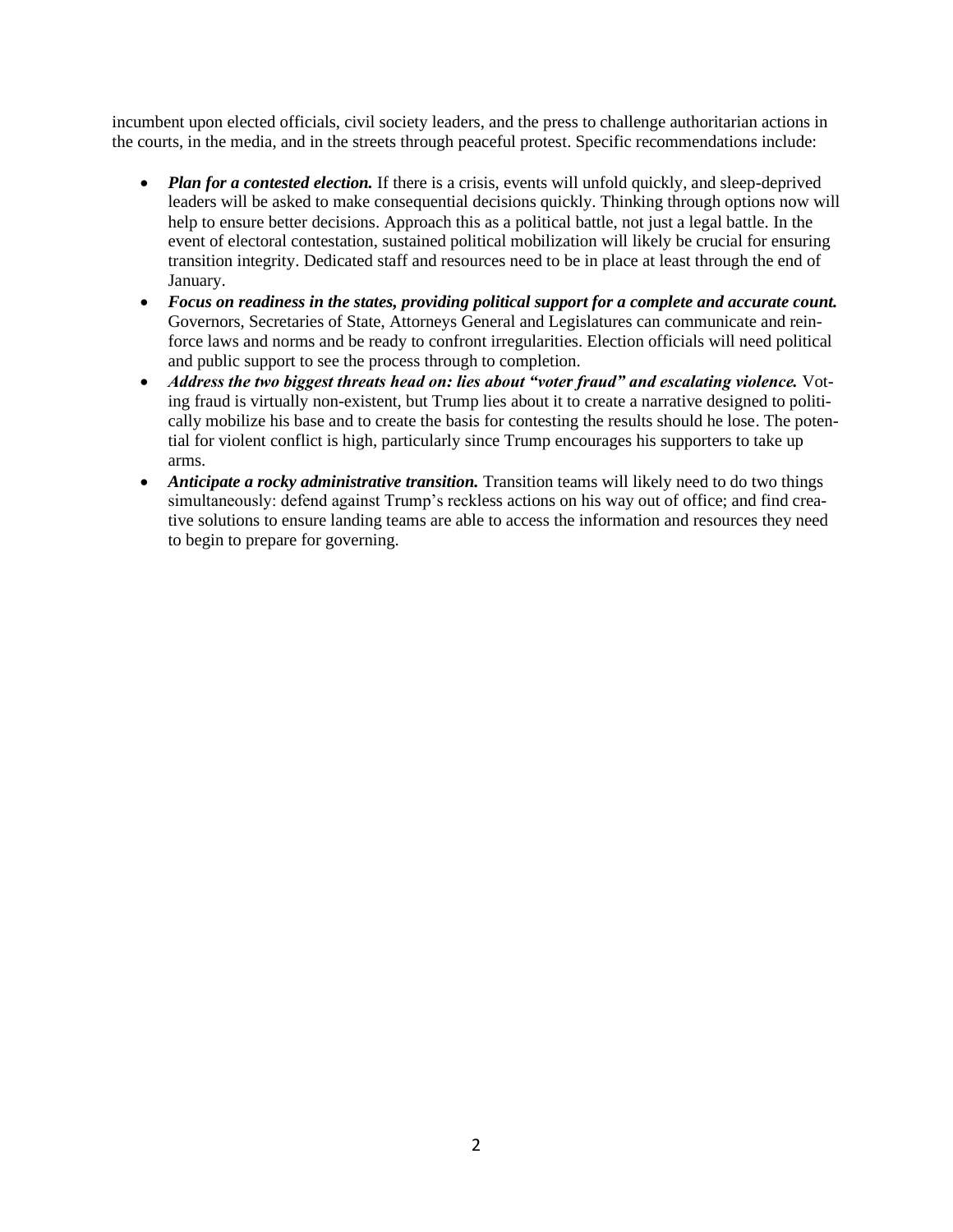## **About the Transition Integrity Project**

The Transition Integrity Project  $(TIP)^1$  was launched in late 2019 out of concern that the Trump Administration may seek to manipulate, ignore, undermine or disrupt the 2020 presidential election and transition process. TIP takes no position on how Americans should cast their votes, or on the likely winner of the upcoming election; either major party candidate could prevail at the polls in November without resorting to "dirty tricks." However, the administration of President Donald Trump has steadily undermined core norms of democracy and the rule of law and embraced numerous corrupt and authoritarian practices. This presents a profound challenge for those – from either party – who are committed to ensuring free and fair elections, peaceful transitions of power, and stable administrative continuity in the United States.

The American people have the right to choose their next president without intimidation or interference in the normal electoral process. Believers in democracy and the rule of law should therefore be prepared to take action to ensure that the results of the 2020 presidential election reflect the will of the American people. Like many authoritarian leaders, President Trump has begun to lay the groundwork for potentially ignoring or disrupting the voting process, by claiming, for instance, that any mail-in ballots will be fraudulent and that his opponents will seek to have non-citizens vote through fraud. Similarly, he has frequently expressed the view that he is entitled to additional time in office and that his opponents are seeking to steal the election. If President Trump's future actions violate long-standing legal and ethical norms relating to presidential elections, there is also a risk that they will push other actors, including, potentially, some in the Democratic Party, to similarly engage in practices that depart from traditional rule of law norms, out of perceived self-defense.

The goal of TIP is to highlight these various electoral and transition-related risks and make recommendations to all actors, individual and institutional, who share a commitment to democracy and the rule of law.<sup>2</sup> The recommendations shared here reflect input from both Republicans and Democrats committed to these values. However, because the primary threat to the integrity of the election and transition appears to come from the Trump Administration, most of the recommendations in this memo focus on how actors committed to the rule of law can restrain or counter anti-democratic actions the Trump Administration and its supporters may take in connection with the 2020 election.

That TIP's concerns are widely shared is reflected in the media attention which this project has already begun to garner. (For a list of articles as of late July 2020, see Appendix A.)

## **About the Scenario Exercises**

In June 2020, TIP organized four scenario exercises to identify risks to the rule of law or to the integrity of the democratic process in the period between Election Day (November 3, 2020) and Inauguration Day (January 20, 2021), with an eye toward mitigation and/or prevention of worst-case outcomes.

At this point it seems possible that either candidate may achieve a decisive electoral victory, but the goal of TIP's scenario exercises was to gain a better understanding of the tests our democratic institutions

<sup>&</sup>lt;sup>1</sup> [Rosa Brooks](https://www.law.georgetown.edu/faculty/rosa-brooks/) an[d Nils Gilman](https://www.berggruen.org/people/nils-gilman/) launched the Transition Integrity Project in December 2019 to focus on identifying and mitigating threats to democracy and administrative continuity in the period between Election Day and Inauguration. TIP has received advice and input from dozens of experts representing both major political parties. TIP is directed by Zoe Hudson. Inquires can be sent to info@transitionintegrityproject.org.

<sup>&</sup>lt;sup>2</sup> TIP recognizes and shares the view that the Electoral College is profoundly anti-democratic, and that numerous long-standing practices also function to create structural biases in our voting system. For present purposes, however, these constraints are treated as givens.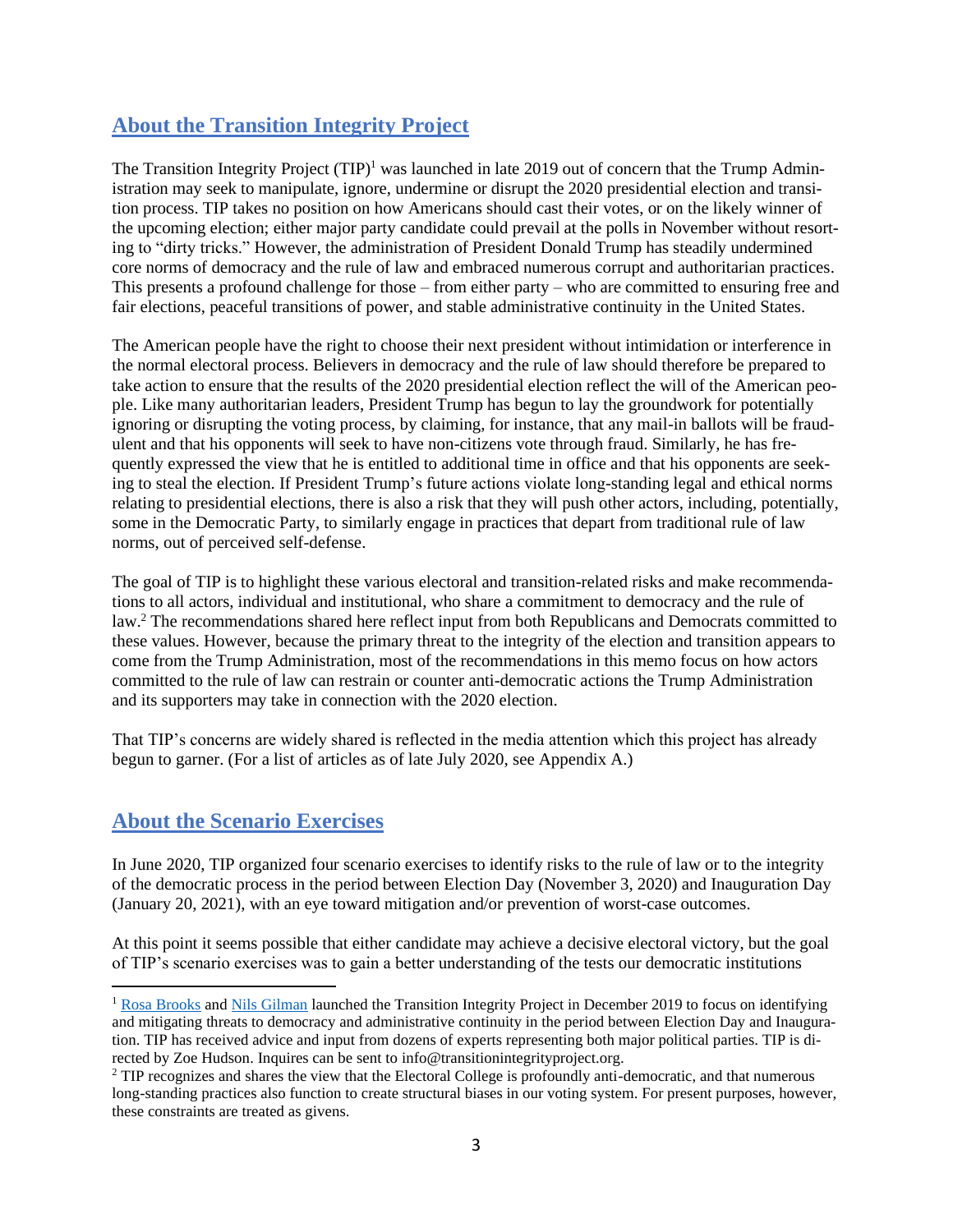could face in the event that candidates defy the norms that have underpinned American political practice for decades. Specifically, TIP wanted to examine some of the unknowns: How far might candidates go in contesting negative electoral outcomes or disrupting the normal transition process? How well would American institutions hold up if one or both candidates refused to "play by the rules"?

The four scenarios were developed after a consultative process involving outreach to experts on elections and transitions, political violence and instability, governance, and scenario planning and game design. Each of the four scenarios developed was different. (See Appendix B for a summary of the scenarios and key actions.) In one scenario, the exercise posited that the winner of the election was not known as of the morning after the election and the outcome of the race was too close to predict with certainty; in another, the exercise began with the premise that Democratic party candidate Joe Biden won the popular vote and the Electoral College by a healthy margin; and in a third, the exercise assumed that President Trump won the Electoral College vote but again lost the popular vote by a healthy margin. The fourth exercise began with the premise that Biden won both the popular vote and the Electoral College by a narrow margin.

Sixty-seven people participated as active "players" in one or more of the scenario exercises, while dozens more participated in the exercises as observers and offered feedback during debriefing sessions. Participants included members of both major political parties, former high-ranking government officials (including, for example, two former governors), senior political campaigners, nationally prominent journalists and communications professionals, social movement leaders, and experts on politics, national security, democratic reform, election law, and media.

Each simulation exercise involved seven teams, each composed of 2-3 people. The teams were constructed to allow players considerable flexibility to adopt different identities at different points in the game. Using a "matrix game"<sup>3</sup> format, the teams were: (1) The Trump Campaign ["Team Trump"]; (2) The Biden Campaign ["Team Biden"]; (3) Republican Elected Officials; (4) Democratic Elected Officials; (5) Career Federal Government employees (civilian and military) and political appointees; (6) Media (right wing, left wing and mainstream); and (7) the Public (this team consisted of polling experts). Teams were made up of participants with "real life" experience in the types of roles they were asked to play. Under the rules of the matrix game, teams presented with the initial scenario could take any action they wanted. The chances of success of each team action were determined based on robust argumentation among all teams and the adjudication of a White Cell, as well as a randomizing factor based on dice rolls. It is important to note that the exercises were not designed to model or simulate legal strategy, but rather to better understand the potential political mobilization and media dynamics surrounding potential electoral contestation, and how candidates might exercise political power to achieve a win.

## **Key Insights from the Scenario Exercises**

The scenario planning exercises were conducted in June 2020. Developments since then have only confirmed that there is every reason to be concerned that our electoral rules and norms are under threat. In an interview with Chris Wallace, President Trump suggested that he [might not abide by the results](https://www.nytimes.com/2020/07/19/us/politics/trump-fox-interview-coronavirus-race.html) of the election if he loses. The President deployed agents from Homeland Security to Portland to suppress racial

<sup>&</sup>lt;sup>3</sup> A "matrix game" approach emphasizes and facilitates creativity and dynamic interaction between teams representing major stakeholder groups. Participants make multifaceted, competitive arguments about not only their own intended actions, but also the actions of each of their allies, partners, and competitors. The iterative "contest of ideas" design forces players to interrogate and critique actions in real-time – which provides insight not only into what could happen, but also the reactions those actions may elicit. The gameplay focuses on players' intentions, which makes this modality useful for analyzing competing strategies.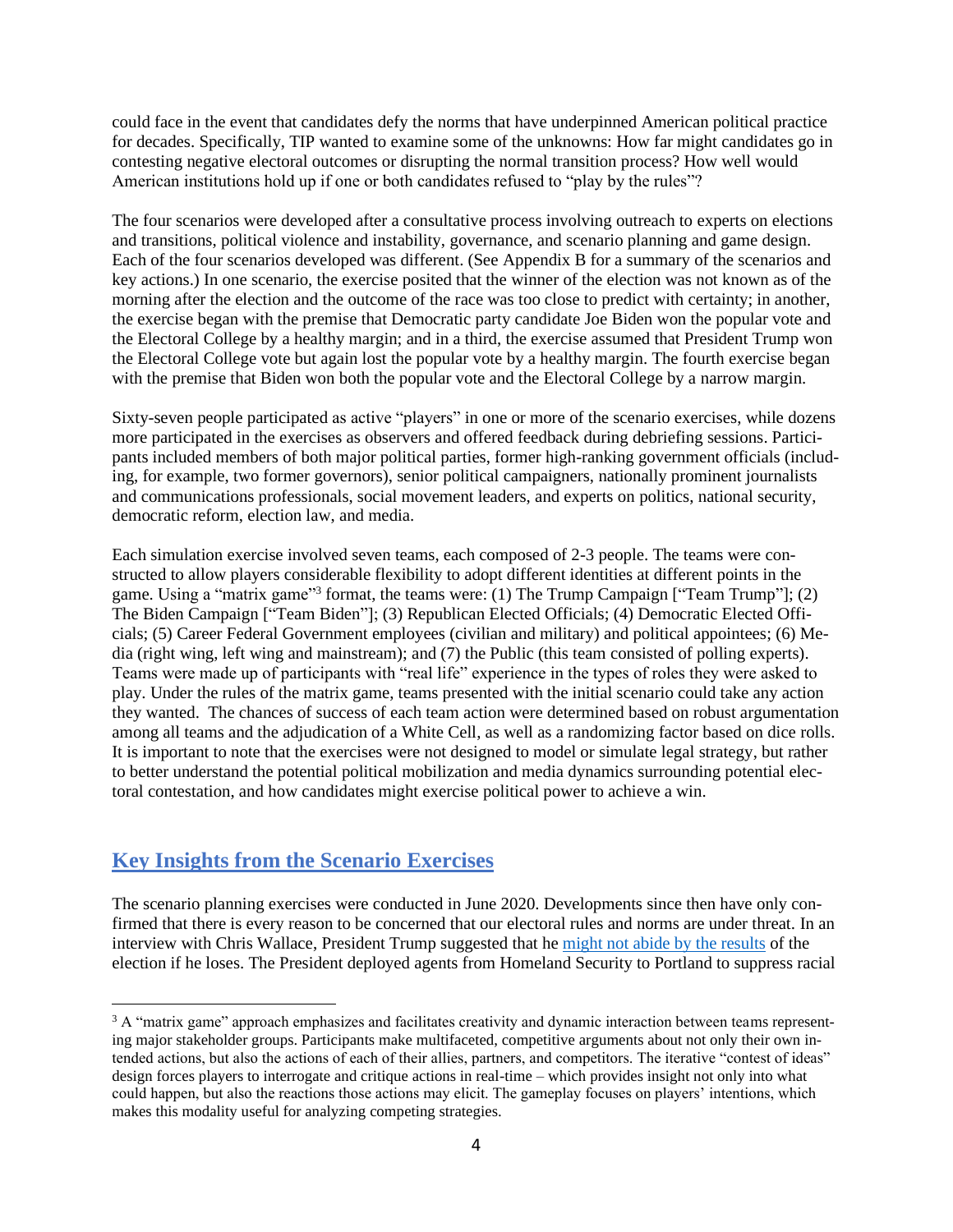justice protestors, a move that outraged many, including the [Republican former head](https://www.cnn.com/2020/07/27/politics/ridge-portland-force-not-consistent/index.html) of Homeland Secu[rity,](https://www.cnn.com/2020/07/27/politics/ridge-portland-force-not-consistent/index.html) and indicates President Trump's appetite to deploy federal agents even against the will of local elected officials. He has announced plans to expand this deployment to [blue cities in swing states,](https://www.forbes.com/sites/jemimamcevoy/2020/07/29/trump-administration-sending-federal-forces-to-cleveland-detroit-and-milwaukee/#2c56af2e69ce) raising the specter of electoral intimidation. President Trump has speculated about whether the election should be postponed and Attorney General Bill Barr [expressed confusion](https://twitter.com/ElectionTask/status/1288171392136097800) about whether the date of the election could be moved. (As a legal matter, only Congress can move the day of the Presidential election.) Trump also demanded that the election results [be called immediately on Election Day,](https://twitter.com/realDonaldTrump/status/1288933078287745024) e.g. before all mail-in ballots can be counted. And the director of the National Counterintelligence and Security Center in the [Of](https://www.dni.gov/index.php/newsroom/press-releases/item/2135-statement-by-ncsc-director-william-evanina-100-days-until-election-2020)[fice of the Director of National Intelligence](https://www.dni.gov/index.php/newsroom/press-releases/item/2135-statement-by-ncsc-director-william-evanina-100-days-until-election-2020) issued a statement warning that foreign countries are again trying to interfere in the US election.

Two words of caution about the findings from the exercises. First, TIP intentionally did not game legal strategies in any detail. Litigation will be an important part of the strategy for both sides, but we did not attempt to pass judgement on whether any particular claims or tactics would prevail. One question is whether a candidate is able to convince the state legislature to send a package of electoral college votes inconsistent with the certified popular vote. Even if a court disapproved of this action, Congress might nonetheless consider those votes on January 6.

Second, the exercises were not able to fully capture the ways in which the media will shape and drive public opinion, or how specific media outlets would cover events differently and drive increasingly partisan responses. Social media in particular will undoubtedly play a heavy role in how the public perceives the outcome of the election. Political operatives, both domestic and foreign, will very likely attempt to use social media to sow discord and even move people to violence. Social media companies' policy and enforcement decisions will be consequential, and this merits further exploration and consideration.

The topline findings are here. While not directly the subject of the scenario planning exercises, in debriefings our participants almost all raised questions about whether "Trumpism" would survive a Trump loss. We include a summary of that discussion in Appendix C.

## 1. *Campaign decisions about whether to contest the election are likely to be political calculations, rather than calculations based on legal rules alone.*

Election lawyers use the term "margin of litigation" to describe the range of reported vote tallies that would provoke legal action. Thinking about the upcoming Presidential election, the more important concept might be the "margin of contestation." 4 In other words, what combination of factors might lead a candidate to conclude that contesting the election is (or is not) in his interest? This is a dynamic and unpredictable calculation because the outcome is likely to be fought not only in court or by counting ballots, but possibly also in state legislatures, in Congress, and on the streets.

What happens *before* Election Day will, to a large extent, determine the margin of contestation. Reporters, pollsters, pundits, political parties, and many others will communicate confidence or concern about the legitimacy of the election. Viral social media memes will play a role as well.

During the exercises, winning "the narrative" emerged as a potentially decisive factor. Either side can expand or contract the "margin of contestation" if they succeed in substantially changing how key decision makers and the public view the "facts," the risks of action or inaction, or external events such as civil unrest. An integrated strategy of legal contestation, political leadership, mass mobilization, and messaging is

<sup>4</sup> This observation comes from Ohio State University law professor Edward B. Foley, author of *Presidential Elections and Majority Rule* (Oxford University Press, 2020) and *Ballot Battles: The History of Disputed Elections in the United States* (Oxford University Press, 2016).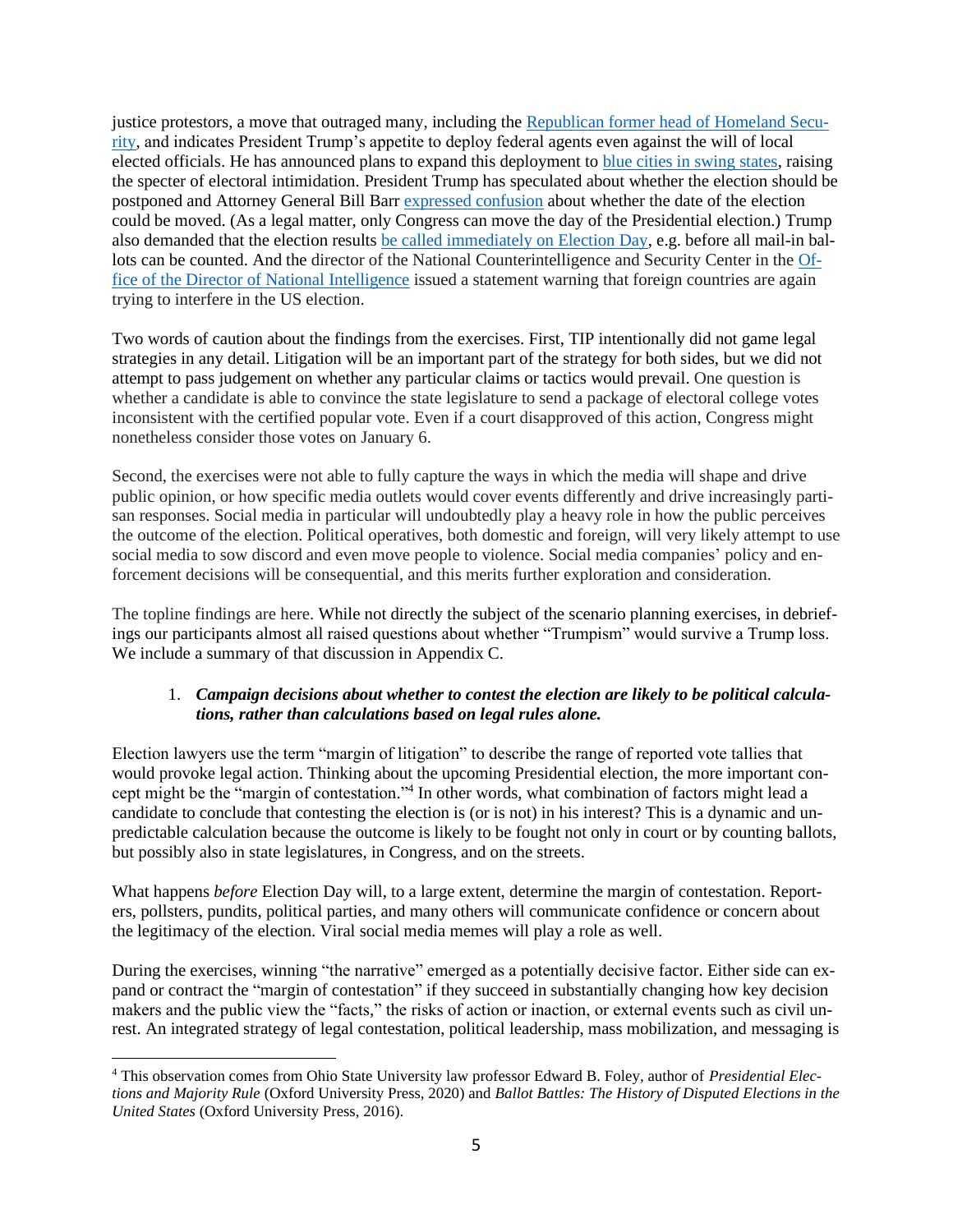much stronger, and Team Trump often had the advantage because they could rely on Fox News, a significant and committed base, and loyalties from law enforcement agencies. Team Biden often had the majority of the public on its side, and the ability to mobilize resentment about the structural disenfranchisement in the way we conduct presidential elections.

TIP's exercises suggest that President Trump may expand the margin of contestation primarily by contesting the legality of votes cast (e.g., by alleging fraudulent mail-in ballots, voting by ineligible voters, etc.). Meanwhile, former Vice President Biden may expand the margin of contestation by highlighting voter suppression by the GOP (purges of voter rolls, shutting down of polling places, failure to fund election administration, ID and other verification requirements, intimidation of voters, etc.). Biden may also be able to expand the margin of contestation by questioning the overall legitimacy of a system that doesn't require the winner to get a majority of the popular vote or by decrying how President Trump uses the power of the presidency to manipulate the process. Both sides may expand the margin of contestation by questioning the credibility of reported results, if, for example, they believe (or merely assert) that foreign interference or other factors compromised the integrity of the vote count.

The conditions and mood of the country will also inform whether and how candidates assess the window of contestation. We could be facing an alarming second wave of COVID-19, rising unemployment, a cratering stock market, growing evictions, civil unrest, and even political violence. President Trump may be seen as an asset or as a liability to down-ballot Republican candidates. The political commitment (or desperation) of rank and file members of each party will not just reflect the actions of leadership but may drive those actions as well. A close election will by definition be a fluid situation.

### **2.** *A close and contested election may be resolved through the exercise of power, not through the courts.*

The scenario exercises developed by TIP were designed to encourage both the Biden and Trump teams to pursue plausible but aggressive actions in order to win. The exercises demonstrated that the very first "move" by each campaign was often decisive; it established a narrative and the overall strategy. In all four of the exercises TIP conducted, Team Trump immediately adopted a strategy of casting doubt on the official election results, even in the one scenario where he later accepted a loss. Team Trump also encouraged chaos and violence in the streets and aimed to provoke Team Biden into subverting norms—even as Team Trump itself sabotaged traditional norms—so that Team Biden could be accused of hypocrisy or illegality.

During the exercises, Team Trump and GOP elected officials took the following steps:

- Calling for recounts in all states in which victory was not already apparent.
- Launching coordinated investigations at the state and federal levels into alleged "voting irregularities" in an effort to undermine public confidence in results that did not go Trump's way and/or alter the results.
- Attempting to halt the counting of mail-in ballots by filing cases in state court or leaning on Republican leaders to stop vote counting or to certify a result early, without waiting for the certified results from the Secretary of State.
- Turning out their well-organized and committed base to take to the streets in Trump's favor, in part by disseminating disinformation about the danger posed by pro-Biden demonstrators (e.g., by suggesting likely Antifa violence, etc.).
- Relying on both FOX News and right-wing social media to echo and amplify pro-Trump messages and facilitate the harassment and bullying of election officials, to cause chaos and delay and/or to intimidate officials into taking actions that benefited Team Trump.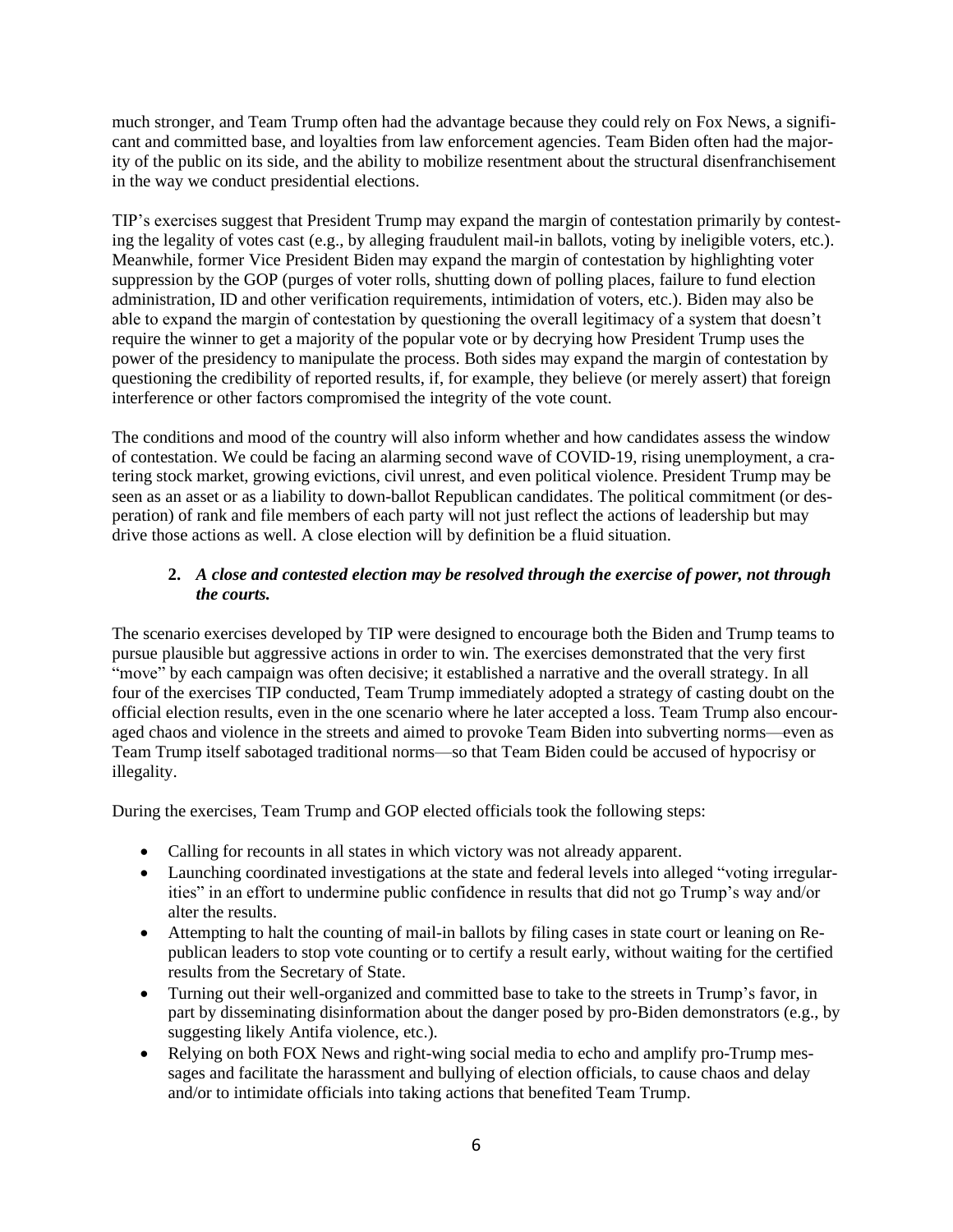• Using federal agencies to justify or support Trump campaign tactics. In one of the more aggressive moves undertaken in one of the TIP exercises, Team Trump had Attorney General Bill Barr order the seizure of mail-in ballots to ensure that vote counting would stop.

In TIP's exercises, when Team Trump was behind in the popular vote, they moved quickly to try to shift the narrative and alter the standards of proof. Their strategy was to force Team Biden to "prove a negative": that there was not election fraud. The exercises suggest that Trump and his supporters are likely to engage in an orchestrated disinformation campaign to shape the public's perception — in fact, misperception — of the "facts" underpinning a dispute over electoral results. In TIP's exercises, once a narrative took hold casting the election results into doubt, Team Trump was able to successfully convince GOPcontrolled state legislatures to submit separate slates of electors declaring Trump the winner. 5

Biden's strategic assets include Democratic governors and Secretaries of State in swing states (notably in North Carolina, Michigan, Pennsylvania, and Wisconsin); a broadly shared sense in the Democratic Party that current voting systems, as well as the electoral college, are structurally anti-democratic; and a widespread and deeply-held desire, on the part of Democrats nationwide, to move on from the chaos of the Trump administration. In all the scenarios examined in TIP's exercises, even as votes were still being counted, Team Biden moved quickly to try to project an ability to govern, by announcing cabinet nominees, an agenda for the first 100 days, and bipartisan support for its administration.

During the exercises, Team Biden and Democratic elected officials took the following steps:

- Organizing 1,000 "influencers" to denounce efforts to steal the election.
- Organizing all living presidents to stand with Biden and denounce Trump administration efforts to subvert the democratic process.
- Recruiting moderate Republican Governors such as Baker (MA) and Hogan (MD) to form an "Election Protection" Coalition.
- Working with local Democratic elected officials to call on the Adjutant General of the National Guard, along with representatives from the technology sector, to monitor vote counting.
- Organizing a bipartisan "National Day for Restoration of Democracy" and a "National Day of Unity," both including faith leaders.
- Attempting a capital strike and a work stoppage as part of an overall effort to push corporate leaders to insist that all ballots to be counted.

During TIP's exercises, these moves had limited ability to stop Team Trump's push to discredit or contest the results. The one exception was in the scenario, described in more detail later, where Biden won the popular vote by a large margin but still lost the electoral college, and the response was aggressive and coordinated. Team Trump was consistently more ruthless than Team Biden – more willing to ignore existing democratic norms, to make use of disinformation, to deploy federal agencies to promote Trump's personal and electoral interests, and to engage in intimidation campaigns. Team Biden generally felt constrained by a commitment to norms and a desire to tamp down violence and reduce instability.

At the same time, the scenario exercises also revealed that for many Democrats and key Democratic constituencies, this election represents an existential crisis, the last chance to stop a rapid and potentially irreversible US decline into authoritarianism and unbridled nativism. Some participants in the exercises observed that if former Vice President Biden wins the popular vote but loses the Electoral College, there will be political pressure from the Democratic Party's rank and file and from independent grassroots

<sup>&</sup>lt;sup>5</sup> This move and others would certainly be contested in court; we don't mean to imply that every action taken is strictly legal. Teams were given considerable flexibility in the actions taken.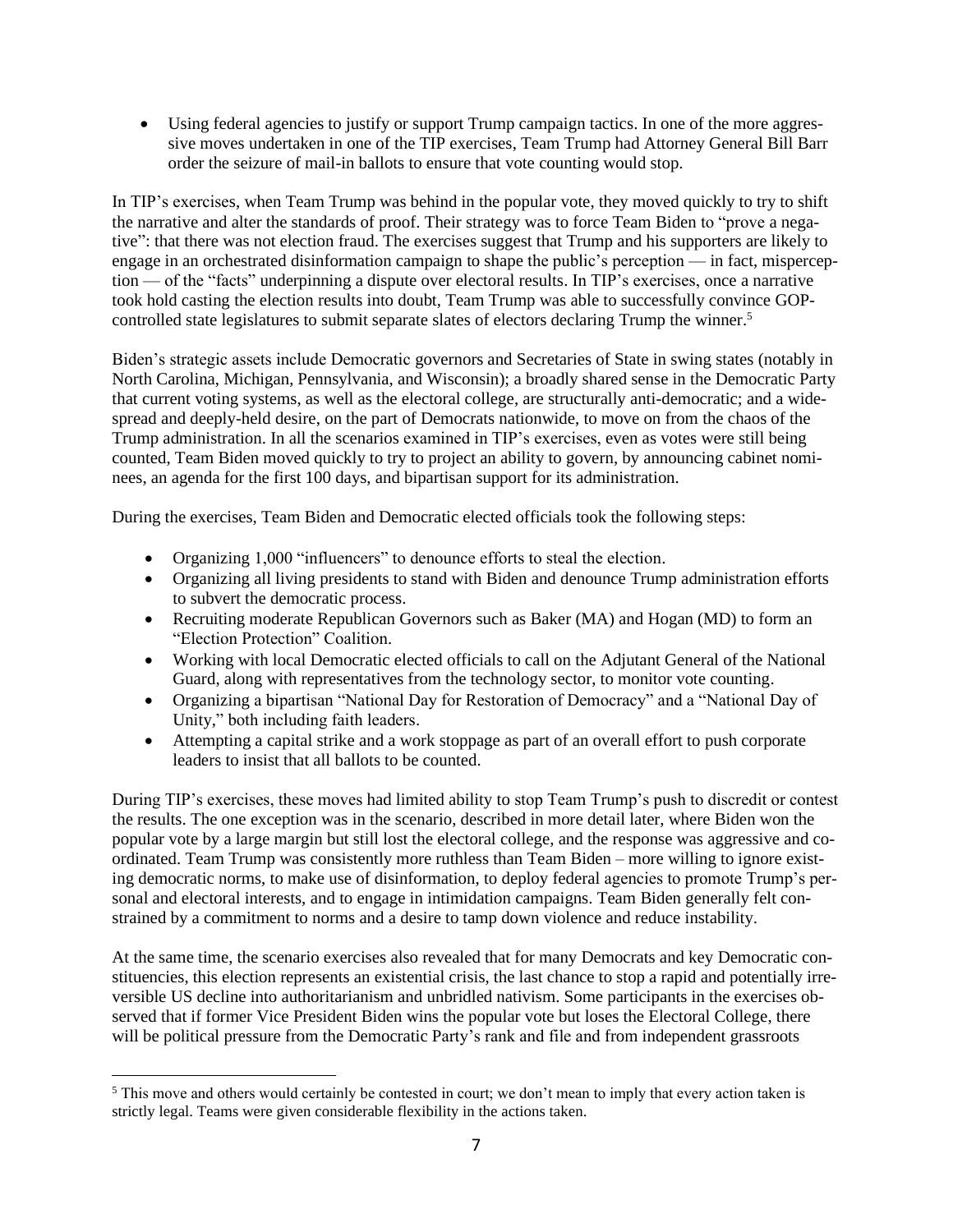organizations to prevent a second Trump term. In the scenario that most closely mirrored the 2016 election results (e.g., the Democratic candidate wins the popular vote but loses the Electoral College), Team Biden pushed to overturn certified results in states with Democratic Governors and negotiated hard for permanent structural reforms in exchange for recognition of a Trump victory. To take this more robust action, Team Biden had to deliver a united Democratic front, which meant coordinating effectively with state party officials as well as with grassroots and activist organizations. While most participants believed that the Trump campaign has the real-life capacity to mobilize and, to a significant extent, steer and control the actions of Trump supporters, several participants expressed serious doubt about the ability of the Biden campaign to either mobilize or control left-wing activists. (They also expressed doubt about Team Trump's future willingness to honor any agreements made during the election period.)

The period from November 4th to December 14th sets the stage for a potential fight in the Congress on January 6th, 2021. The scenario exercises did not have adequate representation from individual states to adequately understand how the full range of state-based institutions and actors would likely conduct themselves. Teams were often able to convince state legislatures or governors to submit a slate of electors contrary to the popular vote, but it isn't clear how realistic this political possibility is, or if it is being actively considered by either campaign.

### **3.** *As an incumbent unbounded by norms, President Trump has a huge advantage.*

TIP's scenario exercises underscored a basic truth: an incumbent running for re-election can use the powers of the presidency to great advantage, particularly if traditional norms are viewed as unimportant and the incumbent is willing to take the risk that a court will eventually rule his actions to be unlawful. The exercise identified the following presidential powers as most likely to be misused to manipulate electoral outcomes or disrupt the transition: the President's ability to federalize the national guard or invoke the Insurrection Act to deploy active duty military domestically; his ability to launch investigations into opponents; and his ability to use Department of Justice and/or the intelligence agencies to cast doubt on election results or discredit his opponents. The President and key members of his administration can also reference classified documents without releasing them, manipulate classified information, or selectively release classified documents for political purposes, fueling manufactured rumors. Participants noted that additional presidential powers subject to misuse include the ability to the freeze assets of individuals and groups the president determines to be a threat, and his ability to restrict internet communications in the name of national security.

Many participants expressed concern that the Department of Justice has been politicized and would be used to provide legal cover for the President's actions. In one TIP simulation, the teams playing the Department of Justice and the Postmaster General took action to seize ballots going through the mail, allegedly to "safeguard" the ballots pursuant to a fraud investigation. The elections also demonstrated that there is considerable room to use foreign interference, real or invented, as a pretext to cast doubt on the election results or more generally to create uncertainty about the legitimacy of the election.

The scenario exercises revealed very few meaningful checks on Team Trump's executive authorities from GOP members of Congress or from political appointees in federal agencies.<sup>6</sup> During the TIP exercises, teams playing GOP elected officials and political appointees most often acted in lockstep to support Team Trump. Where the GOP broke ranks, it could be decisive. There was one instance where four GOP

<sup>6</sup> This did not feature in the scenario planning exercises, but when President Trump has suggested that the date of the election should be moved, GOP leaders, including Majority Leader McConnell have been quick to clarify that the date cannot be moved. See "Trump encounters broad pushback to his suggestion to delay the Nov. 3 election," *[Washington Post](https://www.washingtonpost.com/politics/trump-floats-idea-of-delaying-the-november-election-as-he-ramps-up-attacks-on-voting-by-mail/2020/07/30/15fe7ac6-d264-11ea-9038-af089b63ac21_story.html)*, July 30, 2020.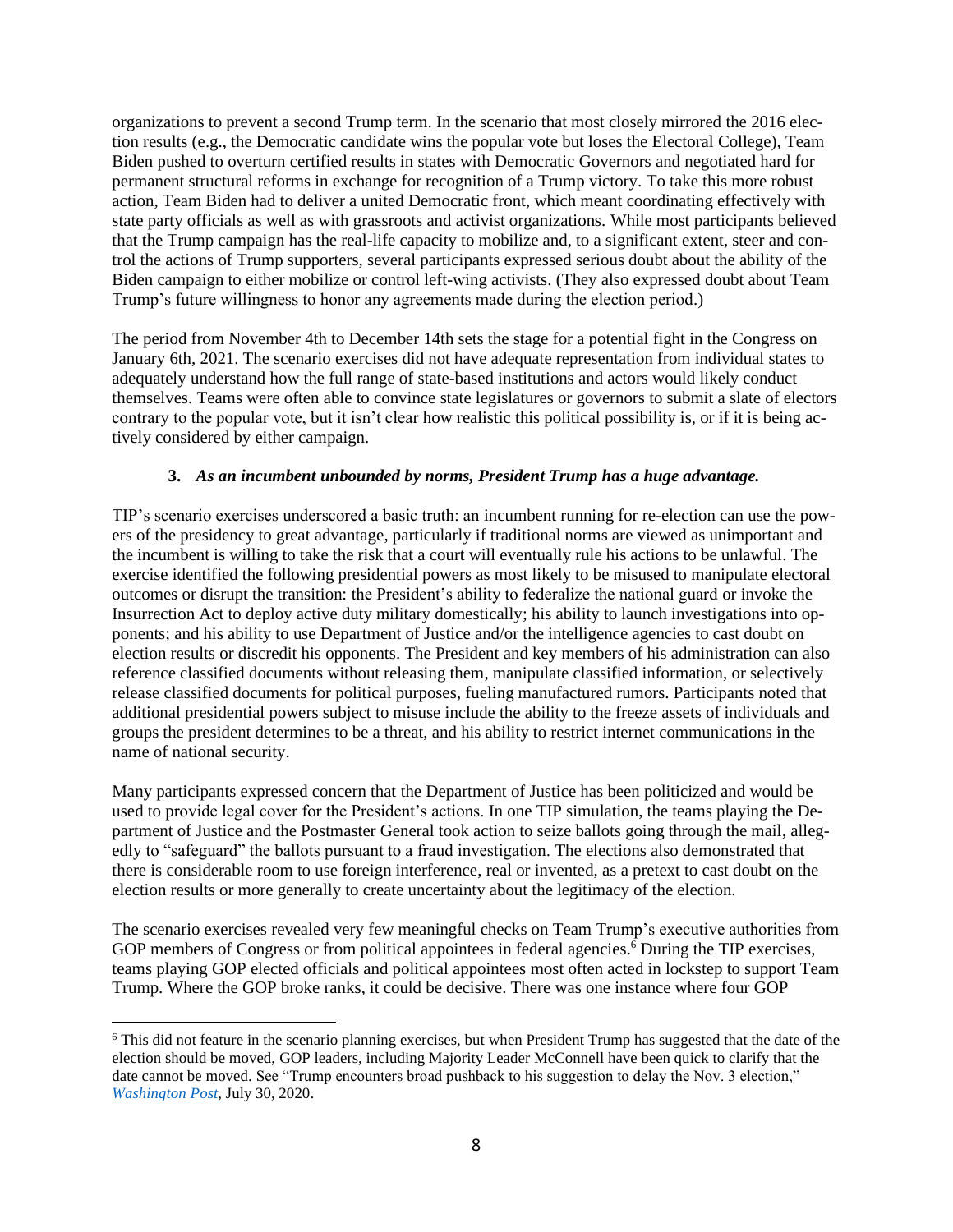Senators broke with Trump when the Congress considered the slate of electors, handing the victory to Biden. The one area of genuine uncertainty related to whether Team Trump could convince the military to deploy active duty troops domestically. In the scenario, the military refused to support Team Trump, but there was concern that this reflected "recency bias" given that the exercises were run shortly after participants observed the military's cautiousness in the wake of the June 1, 2020 events in Lafayette Square.

### **4.** *A show of numbers in the streets- and actions in the streets- may be decisive factors in determining what the public perceives as a just and legitimate outcome.*

During TIP's exercises, Team Biden almost always called for and relied on mass protests to demonstrate the public's commitment to a "legitimate" outcome, with the objective of hardening the resolve of Democratic elected officials to fight and take action, and to dramatize the stakes. As a practical matter, however, participants in the exercise noted that racial justice activists and others will likely act independently of the Biden campaign – players repeatedly cautioned that these social movements are independent, not beholden to, or a tool of, the Democratic party. Their support or Biden's ability to mobilize them cannot be taken for granted. (Note: leaders of these grassroots movements were not well represented in the simulation exercises, so the scenario exercises did not robustly test their likely receptivity to a Biden call to take to the streets, or to the Biden campaign's ability to control these actors once mobilized.) If anything, the scale of recent demonstrations has increased the stakes for the Democratic Party to build strong ties with grassroots organizations and be responsive to the movement's demands.

In addition, the exercises suggest that there is a significant possibility of simultaneous street mobilizations by both Trump and Biden supporters, in which case the possibility for violence will increase significantly, and the actions of law enforcement will become critical. Of note here: TIP's scenario exercise suggest that President Trump and his more fervent supporters have every incentive to try to turn peaceful pro-Biden (or anti-Trump) protests violent in order to generate evidence that a Democratic victory is tantamount to "mob rule." In the recent past, President Trump has on numerous occasions called on "Second Amendment people" to defend their rights and has called on his supporters to "liberate" states with restrictive COVID-19-related rules. Trump can rely on surrogates to embed operatives inside protests to encourage violent action, and he can mobilize a range of law enforcement actors (including National Guard troops, whether federalized or under the control of GOP governors) who might, without proper training or if led by politicized actors, escalate matters. In some scenarios examined by TIP, Team Trump succeeded in invoking the Insurrection Act and sending active duty military troops into US cities to "restore order," "protect" voting places, or confiscate "fraudulent" ballots.

## **5.** *Trump is likely to prioritize his personal interests in the transition period.*

TIP constructed scenarios intended to illuminate issues in the transition period, but during the exercise, the active teams spent most of their time contesting the election results. As a result, the insights on the formal transition are somewhat limited. Nevertheless, a few themes emerged:

• **Take the money and run.** Participants in the scenario exercises universally believed that selfpreservation for President Trump and his family will be Trump's first and possibly only priority if he is forced to concede electoral defeat. Before he leaves office he might maximize the flow of federal money into Trump businesses (moves played: direct COVID-19 relief package for Trump hotels; relocate to Mar-a-Lago for the final months of his presidency); negotiate business deals with foreign countries; and purge documents that might incriminate foreign governments and business partners (for example, documents related to Jamal Khashoggi's murder). President Trump could also launch his next business venture from the White House (speculations include "MAGA TV," possibly headed by Trump's son-in-law Jared Kushner).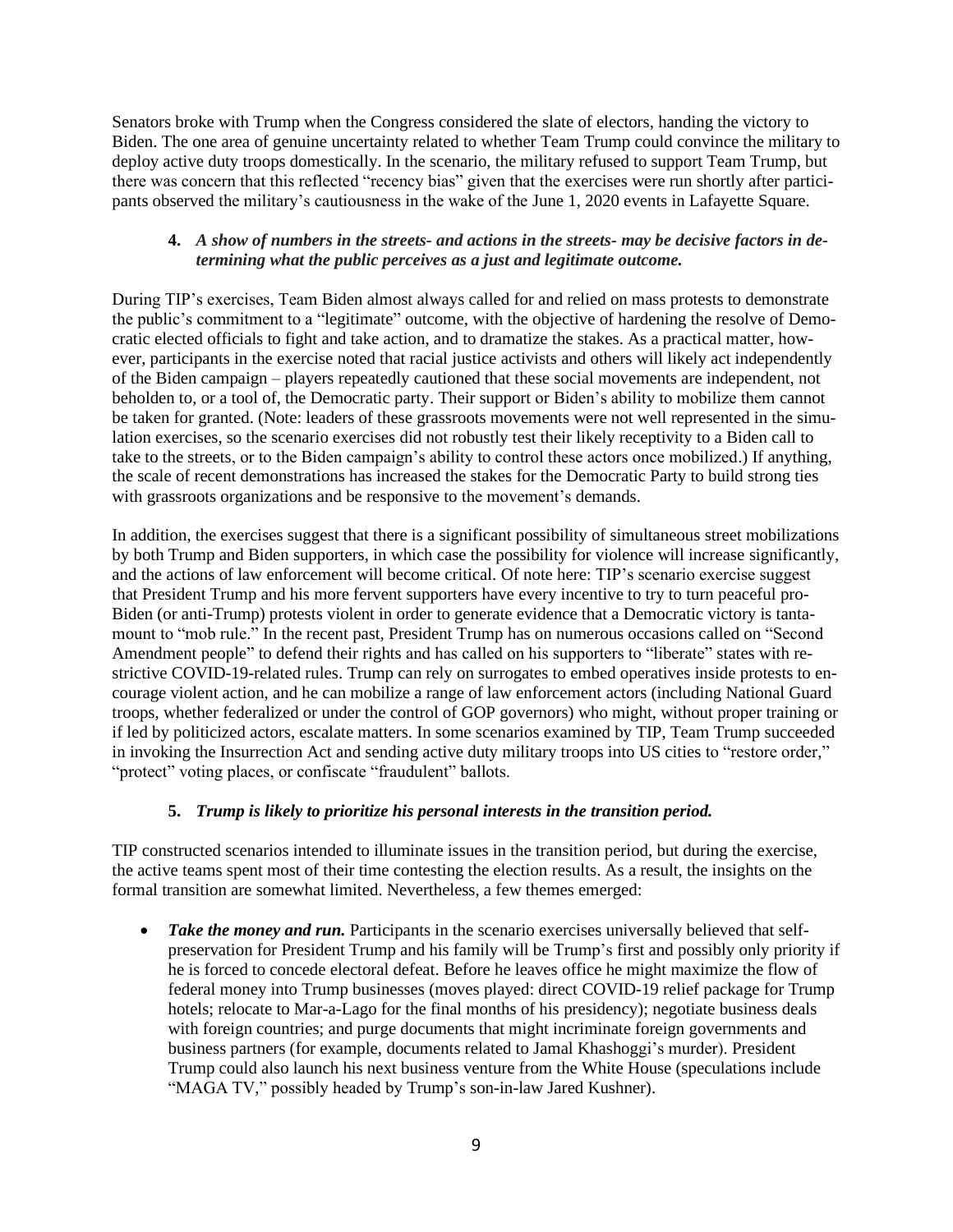- *Pardon everyone*. In almost every TIP scenario, Team Trump executed or prepared for the pardons of relatives, campaign associates, and himself. Players took different approaches in each of the scenarios; in one scenario Trump resigned on January 19, 2021, trusting that Pence would sign the pardons. In another scenario, Trump executed his own pardon. In the debrief, participants noted that the pardons could be challenged only after he leaves office and someone files charges. Even with an expansive understanding of pardon powers, Trump can't absolve himself of state crimes. He could, however, impugn the character of state officials, including, for instance, the character of New York State Attorney Leticia James, who has publicly threatened legal action against President Trump when he leaves office. He will certainly try to establish the narrative in advance that any efforts to hold him or his allies accountable for wrong-doing and illegality is politically motivated revenge.
- *Wag the Dog/spark a foreign adventure.* There was quite a bit of speculation that Trump might himself initiate a foreign crisis shortly after the election or during the transition, perhaps to change the media narrative around a contested election, attempt to rally nationalist feelings to himself, or placate foreign leaders to whom he may feel beholden, such as Vladimir Putin. Some participants noted that in the event of political chaos in the United States, certain US adversaries might be emboldened to act opportunistically, especially if electoral contestation was generating uncertainty about who precisely was acting as Commander in Chief. From a national security perspective, participants expressed concern about US vulnerability during a contested election.
- *Destroy evidence*. In an effort to preserve the President's legacy and thwart future criminal investigations, Team Trump ordered numerous documents destroyed in several of the exercises. Team Trump also classified many more documents as top secret and expanded the use of non-disclosure agreements.
- *Disrupt the transition process*. In several of the TIP exercises, Team Trump refused to provide clearances or briefings for proposed members of the incoming Biden administration, offering only what is already in the public domain. Team Trump attempted to discredit the transition team ("We're cooperating, but not with Democrat Antifa agents"). In a debrief, one participant expressed concern that Attorney General Barr could launch a bogus investigation into "terrorist ties" of the Biden transition team in order to justify surveillance, and/or facilitate a false flag operation before the election or when the election is still being contested. Others voiced the concern that if Trump loses badly, he could quit on the spot, making Vice President Pence interim president during the transition period. Few participants found it plausible to envision a defeated Trump gracefully engaging in the customary rite of passing the baton to the next President on Inauguration Day.

During several of the TIP exercises, Team Biden attempted to enter into negotiations with Team Trump about a pardon and graceful transition, but those overtures were consistently rejected. In multiple instances, Team Biden offered to talk about pardons. In one instance, Team Biden's strategy – in anticipation of an ultimate loss – was to strengthen its hand in order to negotiate a package of structural reforms to the democratic system (including making DC and Puerto Rico states, abolishing the Electoral College, and requiring Supreme Court justices to retire at 70).

It is not clear whether the failure to compromise during these scenario exercises should be viewed as predictive of likely future behavior by Trump and his representatives, or whether the game structure of the scenario exercises rewarded partisan actions. What is clear is that, if he is faced with having to negotiate an "exit package" with the incoming Biden team, President Trump has incentives to increase the chaos or damage to the institutions during the transition process, in order to improve his negotiating leverage regarding that exit package.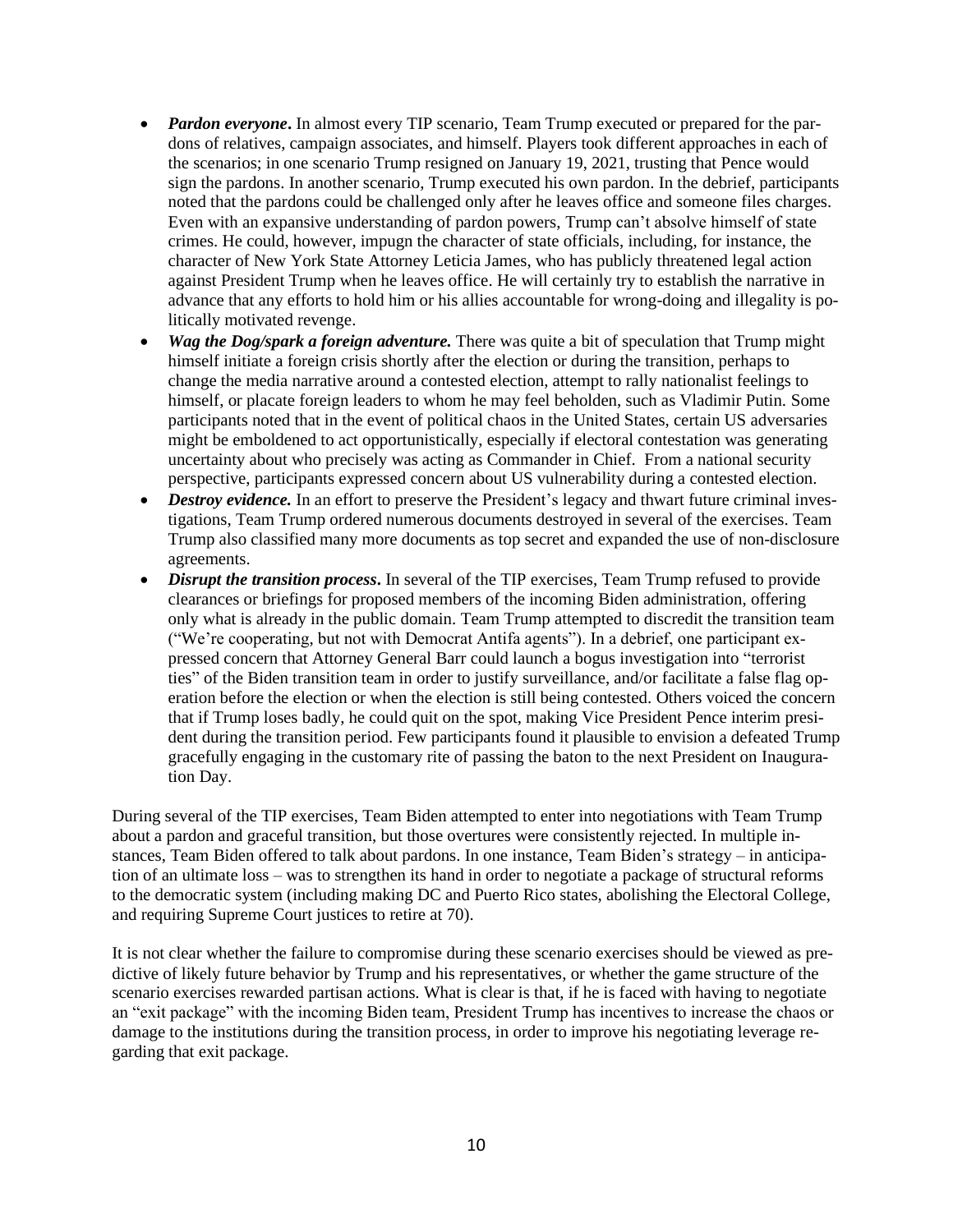## **Recommendations to Avoid a Crisis**

The recommendations below are preliminary, and TIP is actively seeking feedback on these recommendations, which will be revised as needed based on input received. Some of these recommendations are already being contemplated and implemented by independent organizations.

TIP has no role in advising campaigns on strategy, and the campaigns will take independent actions. The draft recommendations below are directed at government officials, civil society actors, and other stakeholders concerned with safeguarding the integrity of the 2020 election and transition process.

## **1.** *Plan for a contested election.*

There will likely not be an "election night" this year; unprecedented numbers of voters are expected to use mail-in ballots, which will almost certainly delay the certified result for days or weeks. A delay provides a window for campaigns, the media, and others to cast doubt on the integrity of the process and for escalating tensions between competing camps. As a legal matter, a candidate unwilling to concede can contest the election into January.

Everyone interested in protecting the legitimacy of the election and transition planning processes needs to make plans now for how to respond in the event of a crisis.

- If there is a crisis, events will unfold quickly, and sleep-deprived leaders will be asked to make consequential decisions quickly. Thinking through options now will help to ensure better decisions.
- Planners need to take seriously the notion that this may well be a street fight, not a legal battle; technocratic solutions, courts, and a reliance on elites observing norms are not the answer here.
- Dedicated staff and resources need to be in place at least through the end of January.
- The news media has a particular responsibility to ready the public for the possibility that results will not be known on Election Night, to communicate election results accurately, and to plan to cover a contested election in a manner that reduces, rather than inflames, tensions.

## **2.** *Focus on readiness in the states, providing political support for a complete and accurate count. Get it right here to avoid a crisis.*

Our decentralized elections system places great power in the hands of state actors, including Governors, Secretaries of State, Attorneys General and Legislatures. Election officials will need political and public support to see the process through to its conclusion.

- State and local election officials need to communicate with the public ahead of time, clarifying how ballots will be counted, when results might be known, and how disputes will be resolved. State actors should understand and use the legal remedies available under state law to address confusion and questions about the count.
- State actors, particularly those in swing states, should ask: What are specific political incentives for certain actions in the post-electoral period in their state? What is the risk that the state legislature or the governor would certify a result at odds with the popular vote? What are the risks that a complete count would be thwarted? What is the history of hate crimes and other acts of targeted violence? Who are the key influencers in the media and among local activists who can affect political perceptions, and mobilize political action? Can they be approached and briefed on these issues now, to establish pre-commitments to playing a constructive role in the event of a contested election?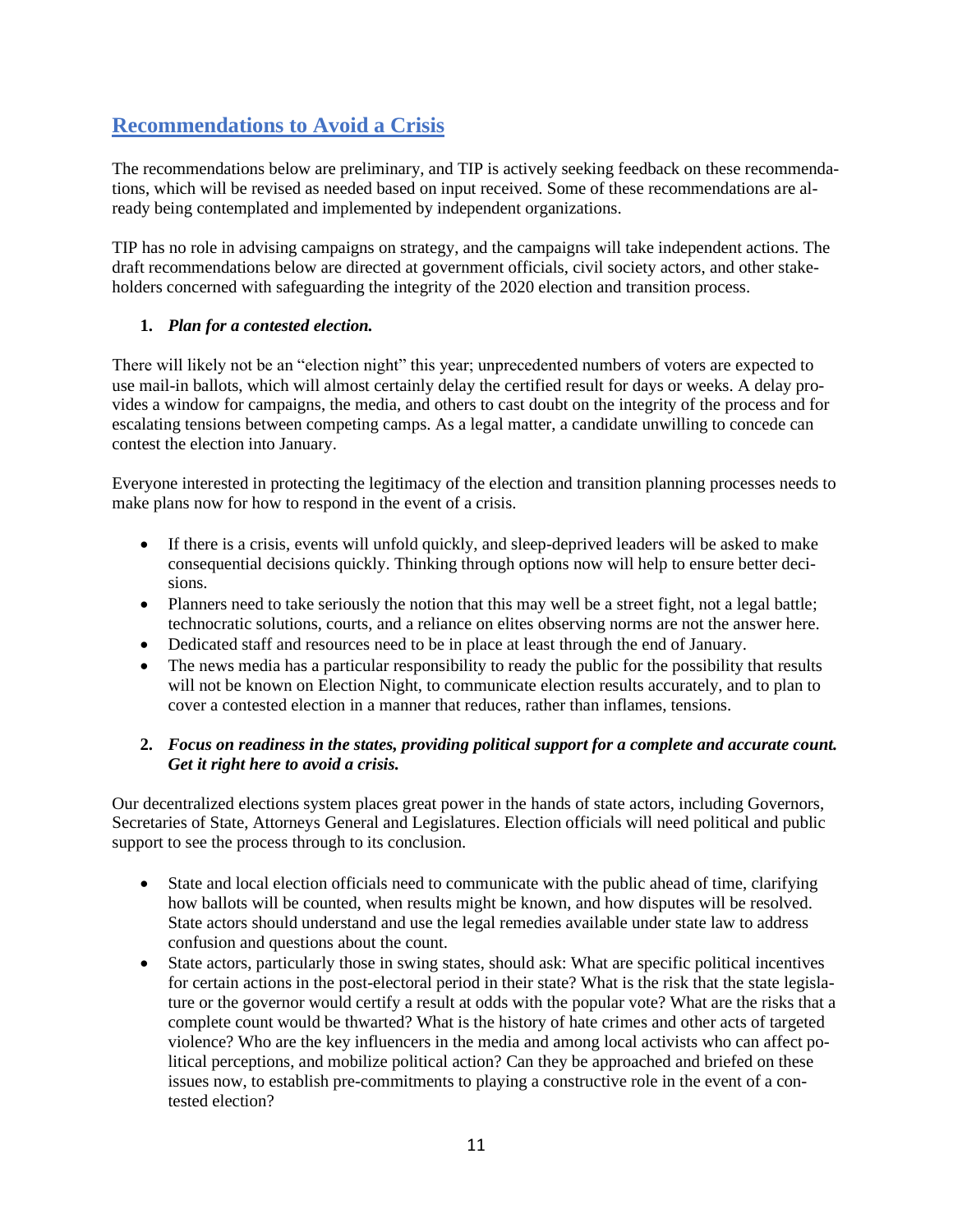• Groups, coalitions, and networks should be preparing now to establish the necessary communications and organizing infrastructure to support mass mobilization. If there is a crisis, almost every strategy to protect the democratic process is dependent on mass mobilization, and in particular, on people taking peacefully to the streets in large numbers, potentially for an extended period. Large, base-building groups on the progressive side will need to anchor this strategy, but their success will likely depend on supporting and resourcing new and emerging racial justice leaders, many of whom are not affiliated with formal institutions and coalitions.

### **3.** *Name the elephant in the room: President Trump is not running a normal re-election campaign.*

There is a difference between running for re-election and attempting to stay in power through any means possible. A norm-disregarding incumbent has assets that can influence the outcome. President Trump's actions and statements over the course of his presidency raise serious concerns about whether he will observe the norms of our electoral system. Everyone – particularly the media and non-partisan actors should avoid "both side-ism," the instinct to appear neutral by positing false equivalencies between major and minor norm breaches or illegalities.

Of particular concern are the President's ability to federalize the national guard; to deploy the military domestically; to launch investigations into opponents and to freeze their assets; and even to control communication in the name of national security. The politicization of the Department of Justice adds an additional worrying dimension, including whether and how the agency could provide legal cover for the President's actions. In July, the Department of Homeland Security deployed federal agents to Portland, Oregon under [questionable legal authority](https://www.nytimes.com/2020/07/17/us/politics/federal-agents-portland-arrests.html) and against the will of local officials. Agents detained people, and used tear gas, rubber bullets and acoustic weapons on protestors. This follows the well-publicized and [broadly](https://www.justsecurity.org/70783/statement-of-homeland-and-national-security-leaders/)  [condemned](https://www.justsecurity.org/70783/statement-of-homeland-and-national-security-leaders/) actions in Lafayette Square in June where National Guard troops and U.S. Park Police used tear gas on protestors in order to allow President Trump to have a photo op in front of a church.

- Congressional leaders should conduct oversight hearings, set clear expectations ahead of time about the conduct of the election, and seek advance assurances from the military and agency heads about their plans and conduct. The Department of Homeland Security should be pushed to more vigorously investigate and publicize evidence of foreign interference.
- Military and law enforcement leaders need to be particularly attuned to the possibility that partisan actors will seek to manipulate or misuse their coercive powers for inappropriate political ends. Concretely, at both the state and federal level, partisan actors (including President Trump himself) may seek to deploy law enforcement, national guard troops and potentially active duty military (under the Insurrection Act) to "restore order" in a manner that primarily benefits one candidate, or to participate in efforts that interrupt the process to count ballots. Military and law enforcement leaders need to plan now for these possibilities to avoid becoming unwitting pawns in a partisan battle.
- Civil servants should be educated about their legal obligations to uphold the constitution. Those who speak out about abuses of power may need political protection and support, and legal assistance, as they may face retaliation.
- Journalists and independent watch dogs can begin to cultivate sources and research stories now so that they are positioned to sound the alarm should actors inside or outside of government attempt to discredit the legitimate results of the election.

#### **4.** *Address the two biggest threats head on: lies about "vote fraud" and escalating violence.*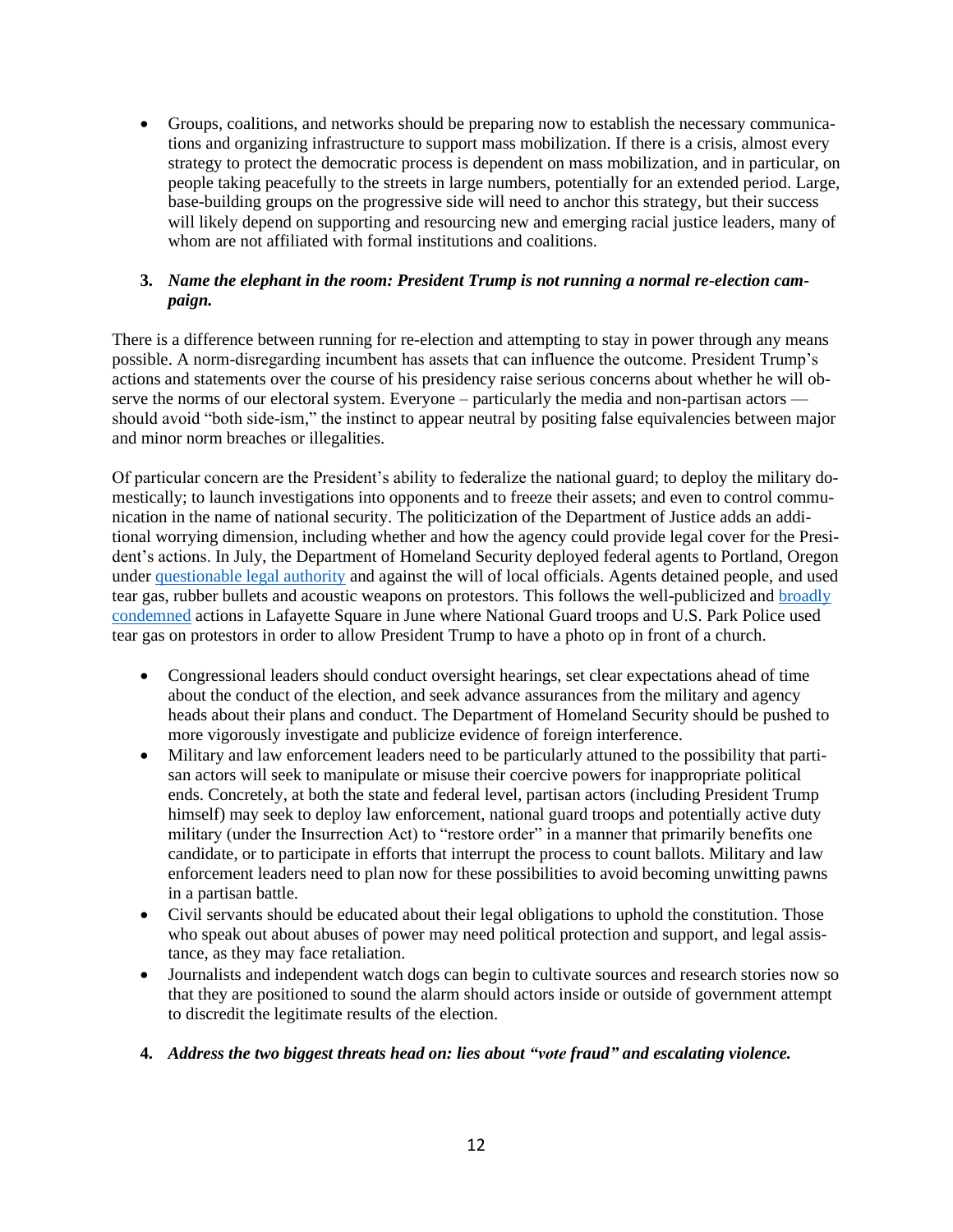Despite overwhelming evidence that voting fraud i[s extremely rare,](https://www.brennancenter.org/our-work/research-reports/10-voter-fraud-lies-debunked) falsely claiming fraud is a common tactic to undermine voter confidence in election results, and Trump is using it already. Another significant concern is that if both Trump and Biden supporters take to the streets, it will increase the risk of violent conflict, particularly since President Trump has repeatedly encouraged his supporters to take up arms.

Foreign intelligence operations are also likely to attempt to stoke domestic discord. Extremists can use social media platforms and communications tools like Facebook Messenger to quickly and broadly disseminate lies and to organize people to take extreme action. (We have seen this already, e.g., through hoaxes aimed at encouraging armed right-wing activists to [assemble](https://www.nytimes.com/2020/06/22/technology/antifa-local-disinformation.html) against [non-existent threats.](https://www.washingtonpost.com/investigations/hundreds-of-armed-men-went-to-gettysburg-to-defend-it-from-a-phantom-antifa-flag-burner-created-on-social-media/2020/07/04/206ee4da-bb05-11ea-86d5-3b9b3863273b_story.html))

- Trusted leaders and the media should publicly challenge President Trump's claims of fraud, including that all mail-in ballots are fraudulent. This should be described as the first step of a strategy to interrupt or disregard the official results. Election officials and others in a position to launch large public information campaigns need to explain the long tradition of absentee voting as well as the safeguards in place to secure mail-in ballots and protect the results.
- Public officials and law enforcement need to plan for large-scale protests, provide support for peaceful demonstrations that are protected by the First Amendment, and think carefully about how to deal quickly with violent elements, some of whom may be *agents provocateurs.*
- Peaceful protestors will need specialized training on de-escalation and non-violent techniques and on how to document the non-violent nature of their protests, given the likelihood that agitators will attempt to blame any violence on them.
- Media outlets, organizers and campaigns need to develop strategies to both promote accurate reporting with trusted leaders and to interrupt and limit disinformation campaigns.
- Social media platforms should take a leadership role in ensuring, at a minimum, the safety of election workers and others involved in counting ballots by, for example, keeping personal information and accounts secure. Social media platforms should also elevate trustworthy officials and accurate information, remove lies and disinformation, and refuse to give voice to those provoking or organizing violent action.

## **5.** *Anticipate a rocky administrative transition.*

As is required by law, the formal transition process has already started. There are rules that ensure transition teams have access to government resources and are being briefed even if the election is still contested. But these legal protections do not guard against the potential for the reckless, self-serving actions that President Trump might take if he is on his way out of office.

- Transition teams will need to plan to do two things simultaneously: possibly defend against Trump's disruptive actions on his way out of office; and find creative solutions to ensure landing teams are able to access the information and resources they need to begin to prepare for governing.
- Here too civil servants will need independent legal guidance and possibly whistle-blower protections. They need to know what information they can and can't disclose to transition teams, how to preserve government documents, what constitutes an unlawful instruction, and how to sound the alarm.
- Congressional leaders and lawyers need to anticipate that Trump will make strategic use of pardons to thwart future criminal prosecution, arrange business deals with foreign governments that benefit President Trump and his family, attempt to bribe and silence associates, declassify sensitive documents, and attempt to divert federal funds to Trump's businesses.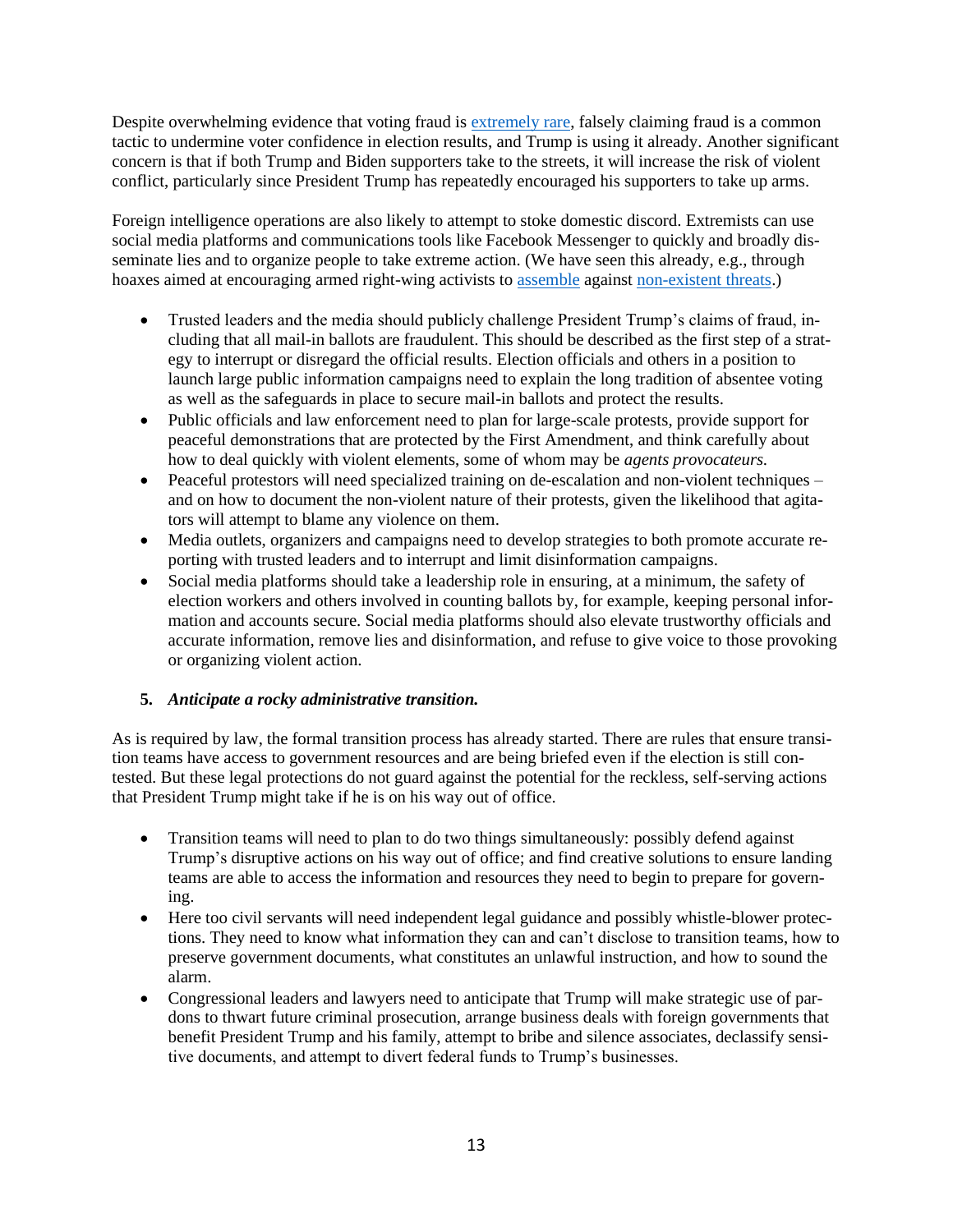# **Appendix A: Press Coverage of TIP through late July 2020**

- David Frum, "Where the System May Break," *The Atlantic*, July 31, 2020: <https://www.theatlantic.com/ideas/archive/2020/07/how-2020-election-could-go-wrong/614842/>
- Paul Egan, "Granholm issues controversial warning about potential Trump election interference," *Detroit Free Press*, July 31, 2020: [https://www.freep.com/story/news/politics/elec](https://www.freep.com/story/news/politics/elections/2020/07/31/trump-election-granholm-ballot-boxes/5553878002/)[tions/2020/07/31/trump-election-granholm-ballot-boxes/5553878002/](https://www.freep.com/story/news/politics/elections/2020/07/31/trump-election-granholm-ballot-boxes/5553878002/)
- "Experts Game Out What Might Happen if the Election Goes Off the Rails," All Things Considered, July 30, 2020: [https://www.npr.org/2020/07/30/897345056/experts-game-out-what-might-happen-if](https://www.npr.org/2020/07/30/897345056/experts-game-out-what-might-happen-if-the-election-goes-off-the-rails)[the-election-goes-off-the-rails](https://www.npr.org/2020/07/30/897345056/experts-game-out-what-might-happen-if-the-election-goes-off-the-rails)
- "This 'War Game' Maps Out What Happens if the President Contests the Election," WBUR, July 28, 2020:<https://www.wbur.org/onpoint/2020/07/28/election-war-games-trump-scenario>
- Paul Steinhauser, "Group is Quietly Planning for What Happens if Trump-Biden Election is Contested," *Fox News*, July 27, 2020[: https://www.foxnews.com/politics/group-is-quietly-planning-for](https://www.foxnews.com/politics/group-is-quietly-planning-for-what-happens-if-trump-biden-election-is-contested)[what-happens-if-trump-biden-election-is-contested](https://www.foxnews.com/politics/group-is-quietly-planning-for-what-happens-if-trump-biden-election-is-contested)
- Jess Bidgood, "A bipartisan group secretly gathered to game out a contested Trump-Biden election. It wasn't pretty," *Boston Globe*, July 26, 2020: [https://www.bostonglobe.com/2020/07/25/nation/bipar](https://www.bostonglobe.com/2020/07/25/nation/bipartisan-group-secretly-gathered-game-out-contested-trump-biden-election-it-wasnt-pretty/?event=event12)[tisan-group-secretly-gathered-game-out-contested-trump-biden-election-it-wasnt](https://www.bostonglobe.com/2020/07/25/nation/bipartisan-group-secretly-gathered-game-out-contested-trump-biden-election-it-wasnt-pretty/?event=event12)[pretty/?event=event12](https://www.bostonglobe.com/2020/07/25/nation/bipartisan-group-secretly-gathered-game-out-contested-trump-biden-election-it-wasnt-pretty/?event=event12)
- Jason Lemon, Bipartisan Group Predicts Violence If Trump Loses Election and Refused to Leave White House, *Newsweek*, July 26, 2020: [https://www.newsweek.com/bipartisan-group-predicts-vio](https://www.newsweek.com/bipartisan-group-predicts-violence-if-trump-loses-election-refuses-leave-white-house-1520561)[lence-if-trump-loses-election-refuses-leave-white-house-1520561](https://www.newsweek.com/bipartisan-group-predicts-violence-if-trump-loses-election-refuses-leave-white-house-1520561)
- "Election Gaming Scenario: Is this what 2020 has been about?" Augusta Free Press, July 26, 2020: <https://augustafreepress.com/election-gaming-scenario-is-this-what-2020-has-been-about/>
- Ben Riley-Smith, "Revealed: Republicans and DC veterans fear Donald Trump won't accept election defeat," *The Telegraph,* July 7, 2020: [https://www.telegraph.co.uk/news/2020/07/07/revealed-republi](https://www.telegraph.co.uk/news/2020/07/07/revealed-republicans-dc-veterans-fear-donald-trump-wont-accept/)[cans-dc-veterans-fear-donald-trump-wont-accept/](https://www.telegraph.co.uk/news/2020/07/07/revealed-republicans-dc-veterans-fear-donald-trump-wont-accept/)
- Max Boot, "What if Trump loses but insists he won," *The Washington Post*, July 6, 2020[:](https://www.washingtonpost.com/opinions/2020/07/06/what-if-trump-loses-insists-he-won/) <https://www.washingtonpost.com/opinions/2020/07/06/what-if-trump-loses-insists-he-won/>
- Ed Luce, "How America could fail its democracy test," *The Financial Times*, July 2, 2020[:](https://www.ft.com/content/250c79f3-f1e8-4251-a224-ee819c6a1f6b) <https://www.ft.com/content/250c79f3-f1e8-4251-a224-ee819c6a1f6b>
- Peter Nicolas, "Trump could still break democracy's biggest norm," *The Atlantic*, June 16, 2020: <https://www.theatlantic.com/politics/archive/2020/06/when-does-trump-leave-white-house/613060/>
- Reid Epstein, "Trump Sows Doubt on Voting. It Keeps Some People Up at Night," *New York Times,*  May 24, 2020 [https://www.nytimes.com/2020/05/24/us/politics/trump-2020-election-voting](https://www.nytimes.com/2020/05/24/us/politics/trump-2020-election-voting-rights.html)[rights.html](https://www.nytimes.com/2020/05/24/us/politics/trump-2020-election-voting-rights.html)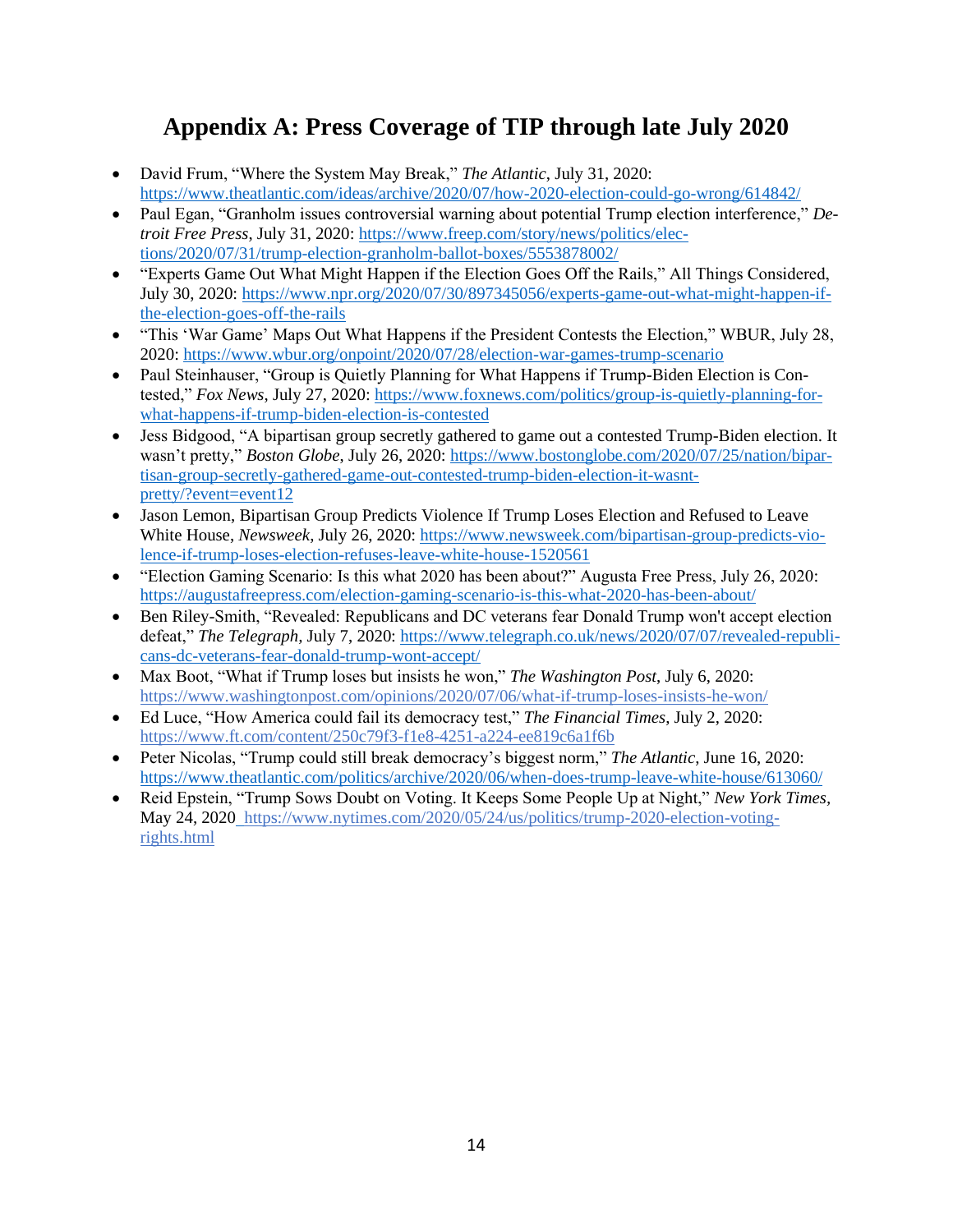# **Appendix B: Game Summaries**



TIP hosted four separate games. Key actions and insights from each turn in each game are outlined below. Turns Two and Three are combined in these descriptions as all games reached a logical concluding point either at the end of Turn Two or early in Turn Three. Parts of Turn Three were also used to summarize key game take-aways. These are not comprehensive descriptions, but they note important moves and strategies from each game.

# **Game One: Ambiguous Result**

The first game investigated a scenario in which the outcome of the election remained unclear from election night and throughout gameplay. The election outcome turned on results of three states: North Carolina, Michigan and Florida. Different combinations of outcomes from those states could result in a range of final election results – including a 269-269 Electoral College tie. A 'blue shift' occurred during the game whereby what initially looked like a likely Trump win shifted in the second turn to looking like a Biden win.

## Turn One (November 3 – November 10)

- The Trump Campaign began the game by calling on Biden to concede based on the election night in-person voting returns, which skewed toward President Trump and the GOP. The Trump Campaign also used the "bully pulpit" of the Presidency and its influence with right wing media to lock in the election night returns, call into question mail-in ballots or the legitimacy of post-election day vote counts, and enlist the support of Republican officials in several states to immediately halt further vote counting.
- The Trump Campaign team asked the Department of Justice (DoJ) to deploy federal agents across the nation to "secure" voting sites and prepare the National Guard for possible deployment to maintain order against potential protests. Attorney General Barr instructed the DoJ to support litigation that would prevent further counting of mail-in ballots.
- On election night, the Biden Campaign declared that victory was imminent and called for every vote to be counted. The team mobilized a network of influential bipartisan elites, elected officials, and retired military officers to speak to the press and denounce any effort to suppress counting the vote. The Biden Campaign also called for peaceful rallies, echoing a call to count every vote.
- GOP Elected Officials publicly supported Trump's victory and claims of voter fraud but stopped short of supporting the deployment of military forces. Democratic Elected Officials were proactive in the states where they held offices to ensure votes would be counted and to build bipartisan coalitions to oversee and protect the count.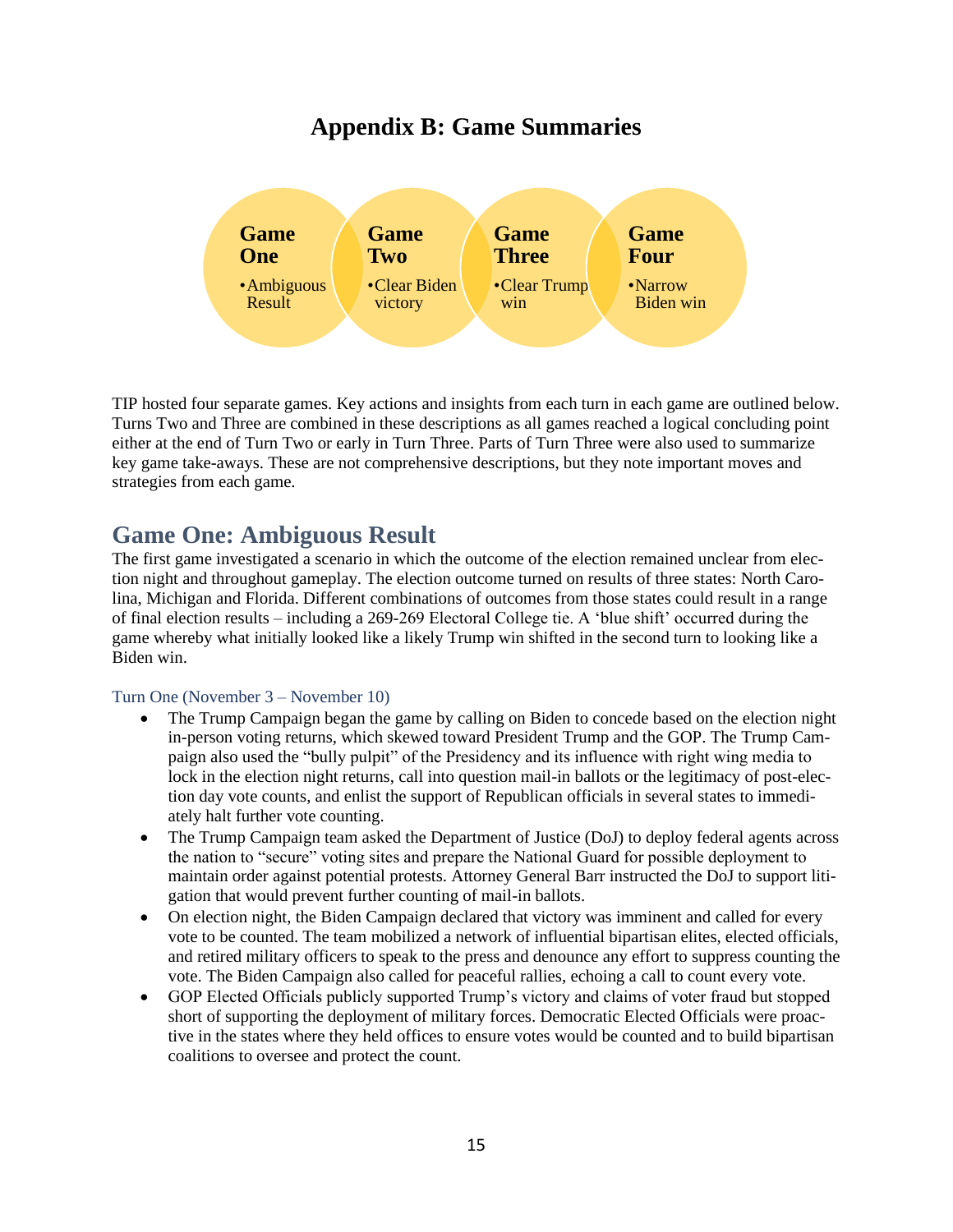### Turns Two and Three

- The Trump Campaign team again attempted to federalize the National Guard to end further vote counting and called on supporters to turn out in large numbers. The Biden Campaign established a bipartisan transition team and mobilized supporters to ensure vote counting was completed thoroughly.
- Officials from both parties sought to block or overturn results in key states, including seeking to use friendly state legislatures and governors to send alternate or additional sets of electors. After dice-rolls, most of these efforts failed.
- As the scenario played out, North Carolina went to Biden and Florida to Trump, leaving Michigan as the deciding state. There, a rogue individual destroyed a large number of ballots believed to have supported Biden, leaving Trump a narrow electoral win. The Governor of Michigan used this abnormality as justification to send a separate, pro-Biden set of electors to DC.
- Neither campaign was willing to accept the result, and called on their supporters to turn out in the streets to sway the result. The Trump Campaign team attempted to coerce or influence the individual electors. President Trump also invoked the Insurrection Act.
- The outcome of the scenario hinged on how the elected officials from the two parties addressed the separate slate of electors from Michigan. GOP officials asserted that as the President of the Senate, Vice President Pence could legally choose to accept or reject electors as he wished. There was no clear resolution of the conflict in the January 6 joint session of Congress; the partisans on both sides were still claiming victory, leading to the problem of two claims to Commander-in-Chief power (including access to the nuclear codes) at noon on January 20.

# **Game Two: Clear Biden Victory**

In this scenario, Biden won outright in the Electoral College and the popular vote. The Trump Campaign initially contested the outcome of the vote. Once it became clear that efforts to overturn that outcome were unlikely to succeed, the Trump Campaign pivoted to a strategy of self-preservation and limiting future legal liability.

## Turn One

- The Trump Campaign initially alleged massive fraud and called for joint DNI-DOJ investigations into the election results. These allegations were reinforced by GOP elected officials. Both the Trump Campaign and GOP team called on media to cast doubt on the outcomes. (Unlike in other scenarios, they never attempted to get state legislatures to repudiate the certified popular vote in the states, or to thwart the state-law processes for counting ballots.)
- The Trump Campaign maximized federal funding for Trump businesses by temporarily relocating the President and his staff to Mar-A-Lago and pursuing murky overseas business deals.
- GOP-controlled Senate pushed through outstanding judicial nominations.
- The Trump Campaign sought to shield President Trump and his team from any future criminal jeopardy by preparing pardons for all individuals connected to the administration – regardless of admitted or perceived guilt.
- The Biden Campaign successfully secured the election result and also worked to forge coalitions with elected GOP officials – which the dice rolls granted to a limited extent - while taking public steps to 'heal the country' through public rallies and addresses.
- The Democratic Elected Representatives team also pushed for a bipartisan alliance through an Election Protection Coalition as a way to insulate results from the DOJ/DNI investigations. They also sought to enlist 'faithless electors', though the game play did not grant this. (Since the game was played, SCOTUS has unanimously ruled against faithlessness.)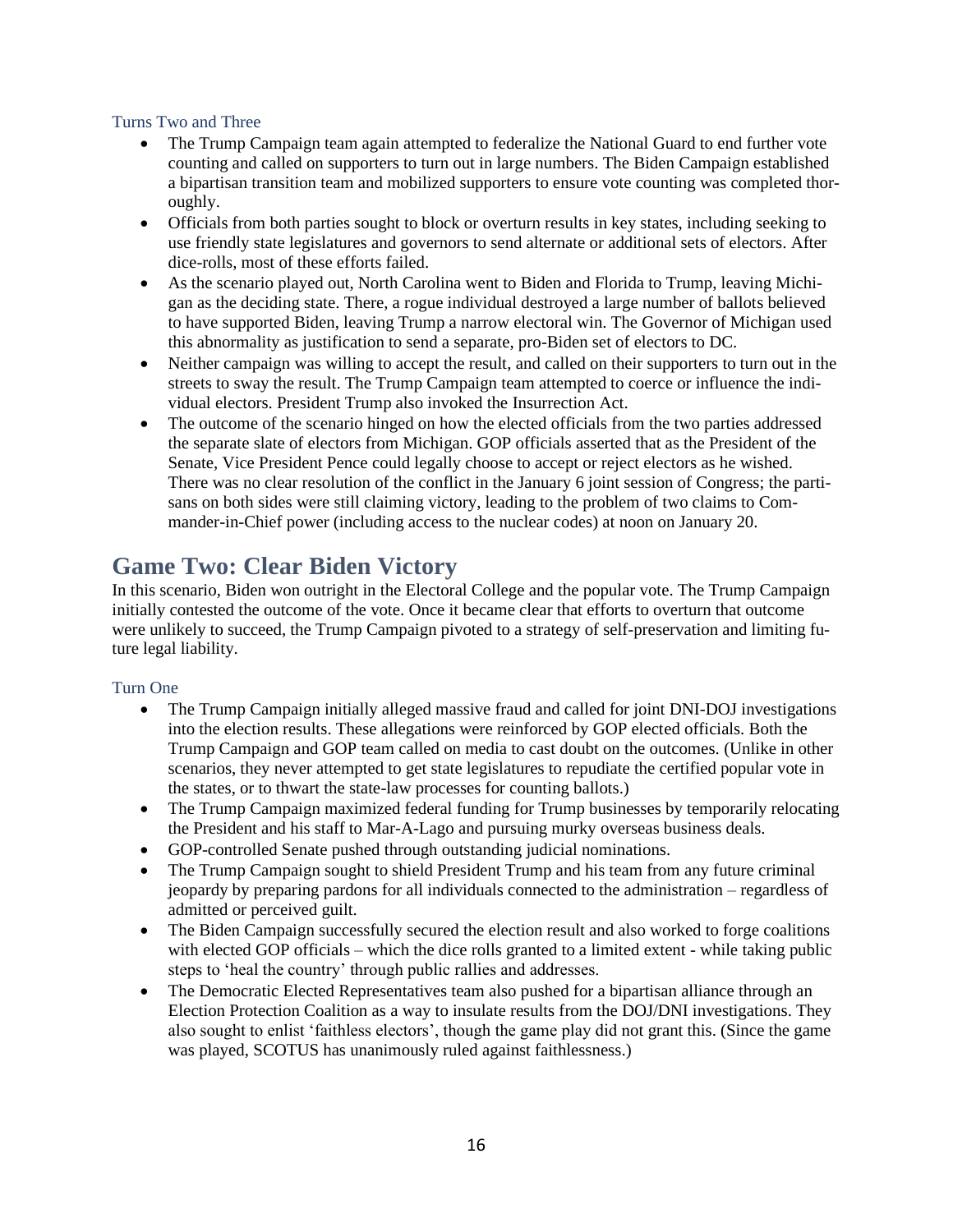#### Turns Two and Three

- The Biden Campaign team emphasized standing up a credible transition process. The Trump Campaign sought to hinder this, but the Federal Government Team confirmed that a number of civil servants would seek to enable it regardless of directions from the White House.
- The Trump team issued pardons for Trump family members, political allies, and cabinet officials, along with prominent Democrats, including Hunter Biden and Hillary Clinton, for unspecified crimes.
- The Trump Campaign took steps to position either Donald Trump or his son Donald Trump Jr. to run for reelection in 2024. The Trump Campaign announced the new "MAGA TV" station, featuring documentary footage from Trump's final weeks in office.
- The Trump Campaign team also sought to install close allies in positions of influence in the RNC and to distract public attention from the President's efforts at self-preservation and continued influence in the party by escalating rhetoric with Iran.
- The Biden Campaign remained focused on the transition and laying the groundwork for governing. The Democratic Elected Representatives team supported the Biden effort, but also began the process of preparing for investigation into Trump, his family, and his associates.
- GOP elected officials re-focused on state responses to COVID-19, while the Federal Government saw a mass exodus of Trump aligned political appointees.

# **Game Three: Clear Trump Win**

The third scenario posited a comfortable Electoral College victory for President Trump — 286-252 — but also a significant popular vote win—52% - 47%--for former Vice President Biden. The game play ended in a constitutional crisis, with threats of secession, and the potential for either a decline into authoritarianism or a radically revamped set of democratic rules that ensure the popular will prevails (abolishment of the Electoral College, making DC and Puerto Rico states, and other changes). Key moves and actions include:

#### Turn One

- The Trump Campaign had two main objectives at the outset of the scenario. The first priority was to legitimize the Electoral College results by pushing narratives that cast doubt on former Vice President Biden's popular vote victory and portraying wide-spread protests of President Trump as anti-American, undemocratic, and promoting mob rule. The Trump Campaign planted agent provocateurs into the protests throughout the country to ensure these protests turned violent and helped further the narrative of a violent insurrection against a lawfully elected president.
- The second Trump Campaign priority was to consolidate power to reduce or eliminate the "Deep" State" and broader institutional resistance to President Trump's agenda for his second term. Specific measures included selective promotions of military personnel with "pro-American views", rushing judicial nominations, increasing financial incentives to big business, and working with states to maximize GOP control through redistricting.
- The GOP Elected Officials team was supportive of Trump's efforts to crack down on protests. Establishing "law and order" and defeating the "anarchists" was a unifying call. But they pressed President Trump to "slow down" on the campaign's more aggressive and overt efforts to consolidate power, partly out of concern that they would lose the support of moderate Democrats needed to publicly declare Trump's victory legitimate.
- The most consequential action of the first turn was the Biden Campaign's retraction of its election night concession. It capitalized on the public's outrage that for the third time in 20 years a candidate lost the popular vote but won the Electoral College. They also capitalized on concern about widespread voter suppression before and on Election Day. The Biden Campaign began the game by encouraging three states with Democratic governors—North Carolina, Wisconsin, and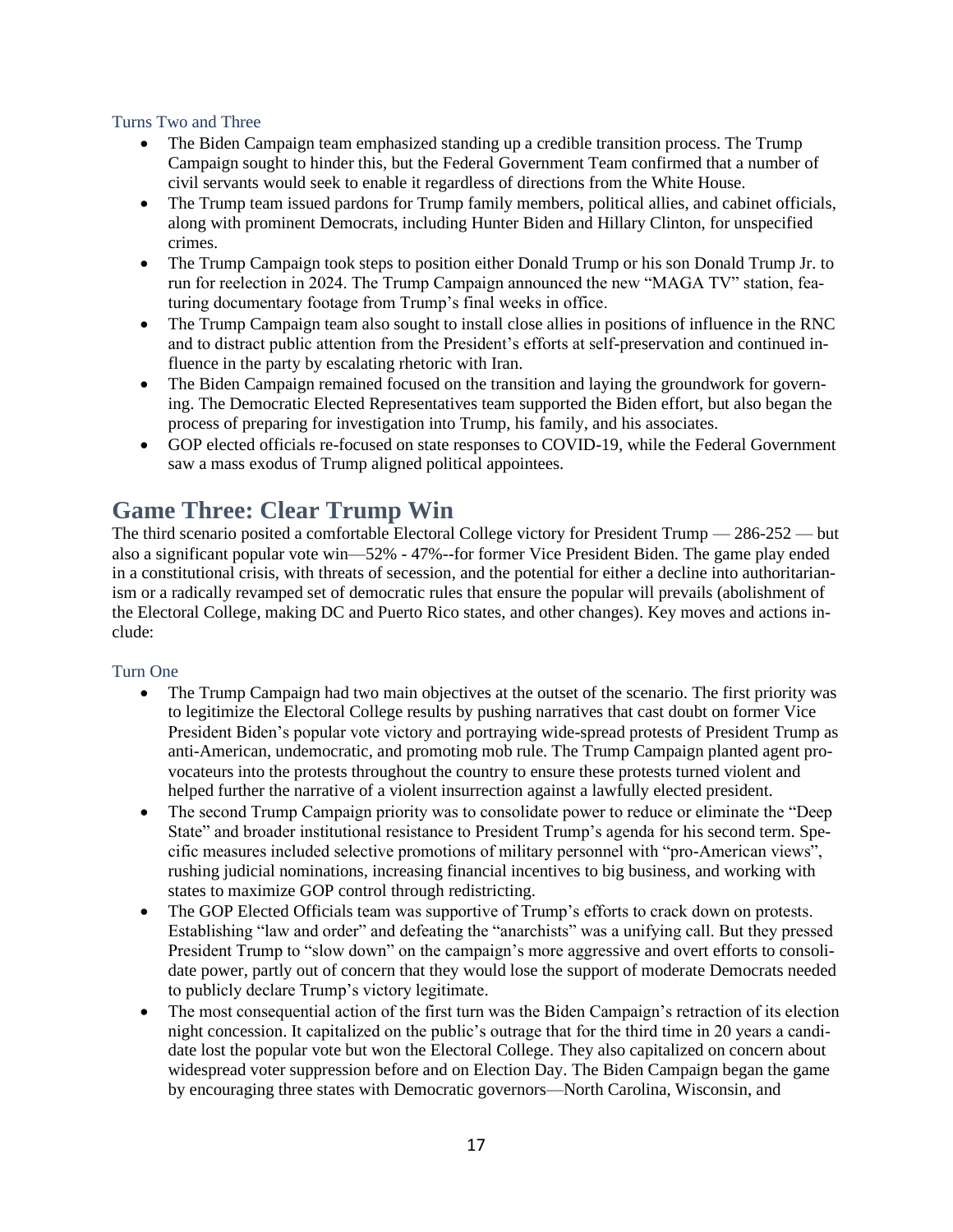Michigan—to ask for recounts. As the game developed, governors in two of the three (Wisconsin and Michigan) sent separate slates of electors to counter those sent by the state legislature.

- The GOP failed to convince moderate Democrats in the House to break ranks with the Democratic resistance and support Trump's electoral victory, much to the GOP's surprise. Part of the strategy here was to attack the Electoral College *and* to claim that the certified popular votes in these states were questionable because of voter suppression.
- At the end of the first turn, the country was in the midst of a full-blown constitutional crisis characterized by: 1) Political chaos; 2) Widespread threats of violence, and sporadic actual violence in the streets; and 3) A hostile, dangerous, highly-partisan, and frequently unconstrained information and media environment.

#### Turns Two and Three

- The Biden Campaign encouraged Western states, particularly California but also Oregon and Washington, and collectively known as "Cascadia," to secede from the Union unless Congressional Republicans agreed to a set of structural reforms to fix our democratic system to ensure majority rule. With advice from President Obama, the Biden Campaign submitted a proposal to 1) Give statehood to Washington, DC and Puerto Rico; 2) Divide California into five states to more accurately represent its population in the Senate; 3) Require Supreme Court justices to retire at 70; and 4) Eliminate the Electoral College, to ensure that the candidate who wins to the popular vote becomes President.
- As the scenario evolved, the Trump Team focused its efforts on driving a wedge into the disparate and, in the view of many participants, fragile Democratic coalition. For example, during the second turn, Trump gave an interview to *The Intercept* in which he stated that he would have lost the election if Bernie Sanders had been nominated.
- The Trump Team's approach in turns two and three also emphasized creating the conditions to force the Biden Campaign into taking provocative, unprecedented actions—such as supporting California's secession or sending a second slate of electors—that played into a broader narrative of the Democrats attempting to orchestrate an illegal coup. The team also tried to position President Trump as a "unifier"—working with top CEOs, holding a unifying event at the Lincoln Memorial, offering to establish a commission to review electoral rules—and as prioritizing safety and security in the face of radical groups supporting Joe Biden and trying to destroy America.
- One of the most consequential moves was that Team Biden on January 6 provoked a breakdown in the joint session of Congress by getting the House of Representatives to agree to award the presidency to Biden (based on the alternative pro-Biden submissions sent by pro-Biden governors). Pence and the GOP refused to accept this, declaring instead that Trump was reelected under the Constitution because of his Electoral College victory. This partisan division remained unresolved because neither side backed down, and January 20 arrived without a single presidentelect entitled to be Commander-in-Chief after noon that day. It was unclear what the military would do in this situation.

## **Game Four: Narrow Biden Win**

The final scenario explored a narrow Biden win where he leads with less than 1% of the popular vote the day after the election, and is predicted to win 278 electoral votes. Fox News is among the major networks that called the election for Biden, though the Trump campaign does not concede, setting up an intense competition that concludes with an uneasy and combative but ultimately successful transition.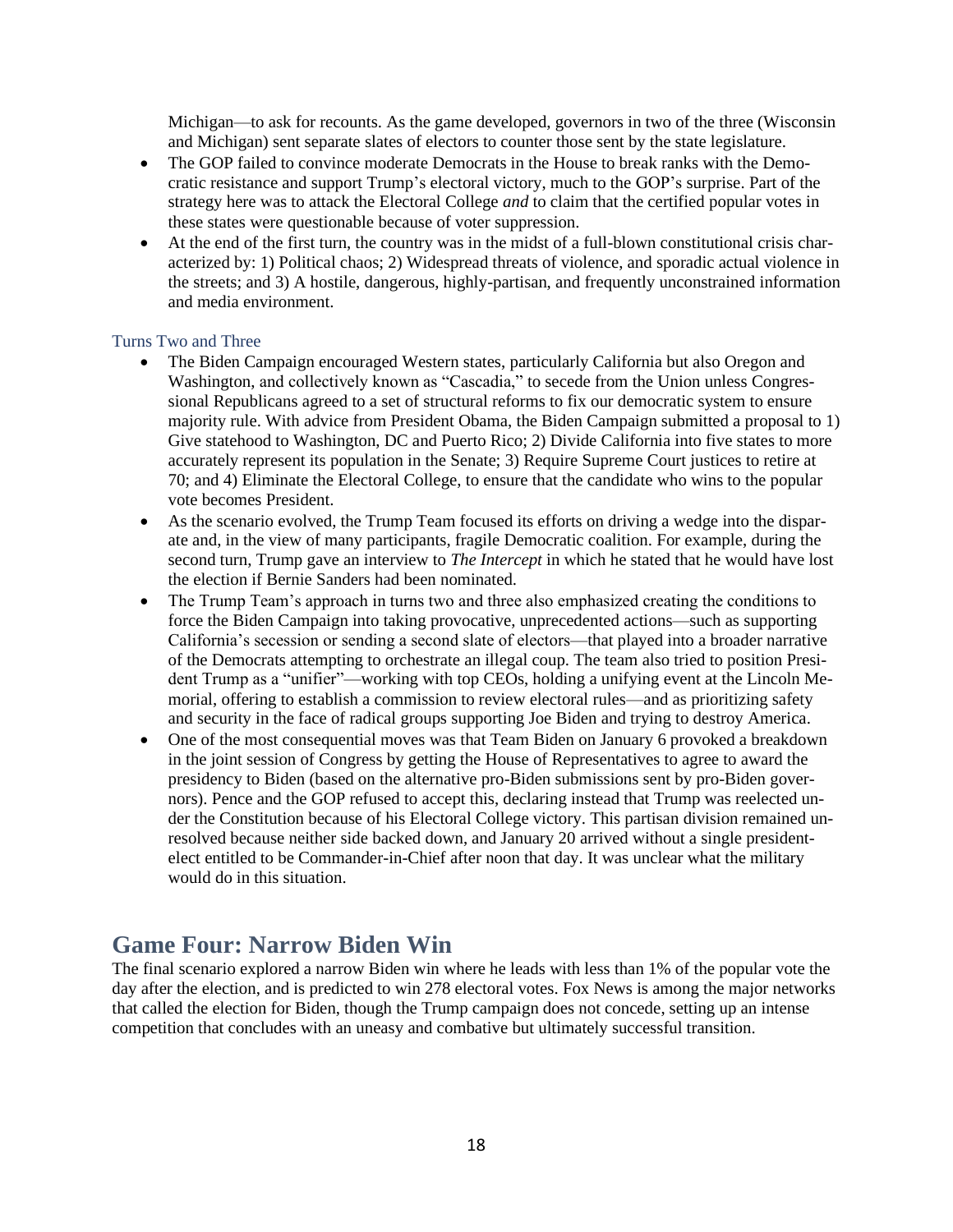#### Turn One

- The Trump Campaign began the game by encouraging the state legislatures in Pennsylvania, Wisconsin and Michigan to certify a separate slate of electors in support of President Trump. Despite opposition from the Biden Campaign and Democrats, both Michigan's and Pennsylvania's legislatures agree to send two sets of electors in support of Trump.
- The Trump Campaign engaged in a large and coordinated disinformation campaign primarily focused on the legitimacy of the mail-in ballots. This campaign used the media to amplify "stolen election" and "voter fraud" narratives, and launched noisy DoJ investigation into voter fraud. Attorney General Barr also took action to stop ballot counting. Trump Campaign surrogates released false information that Joe Biden had suffered a heart-attack in an attempt to undermine perceptions of Biden's fitness to hold office. The Biden Campaign quickly dispelled this information, but Facebook kept posts about the heart-attack up.
- Despite all of these moves during the first week after the election, dice rolls confirmed that the Biden Campaign maintained a narrow lead.
- The Trump Campaign understood that its most effective strategy was not just to create more doubt about the validity of votes for Biden, but also to sew more chaos and disruption so that President Trump could position himself as the only one capable of ensuring law and order. The Trump Campaign stoked chaos and mayhem by urging local police forces to break up Black Lives Matter and pro-Biden demonstrations and encouraging Alt Right / Boogaloo supporters to confront liberal protestors.

#### Turns Two and Three

- The Biden Campaign framed Trump's actions as ugly and divisive; engaging independents and moderate Republicans to speak out against this threat. Mitt Romney tried to convince Republican senators to support the Biden victory. After first failing, Romney prevailed and convinced three other GOP Senators to recognize Biden as the President-elect.
- As it became evident that the Biden victory would be certified, Senator Majority Leader Mitch McConnell privately signaled to several Republicans they could support Romney's cross-the-aisle effort, recognizing that moderate Republicans are more likely to prevail in 2022.
- The Biden Campaign organized massive protests across the country. A dice roll determined that over four million Americans took to the streets across the country in support of Biden, enabling his campaign to gain momentum in the battle for public opinion. Violent skirmishes and vandalism took place during these demonstrations.
- A critical moment in the game play was the Joint Chiefs of Staff leaking that internal discussions had taken place about how to handle the escalating situation, including the consideration of resigning in protest of Trump's continued efforts to sow unrest. The leak indicated that the Joint Chiefs' commitment was to the Constitution rather than to the President or to a particular party. Once the Senate voted in agreement with the House on January 6, the military made it clear that it was ready to support Biden as the newly inaugurated president on January 20.
- Sensing the election slipping away, right-wing media pursued particularly aggressive and provocative strategies. Infowars published a list of addresses, phone numbers, and other personal information of electors pledged to vote for Joe Biden. The announcement included spurious claims linking 88 of these electors to Soros and 14 to child sex trafficking. Rush Limbaugh and others accused the Biden campaign of accepting help from China, a message picked up by the mainstream media. Right-wing meme pages, which have a 340% greater reach than any other piece of content on Facebook, saturated the on-line landscape with appeals to defend the Constitution from enemies both foreign AND DOMESTIC."
- Biden's electoral victory was certified but Trump refused to leave the White House. He began to burn documents and potentially incriminating evidence, and continued to launch attacks against the legitimacy of the election. President Trump released a series of pardons for members of his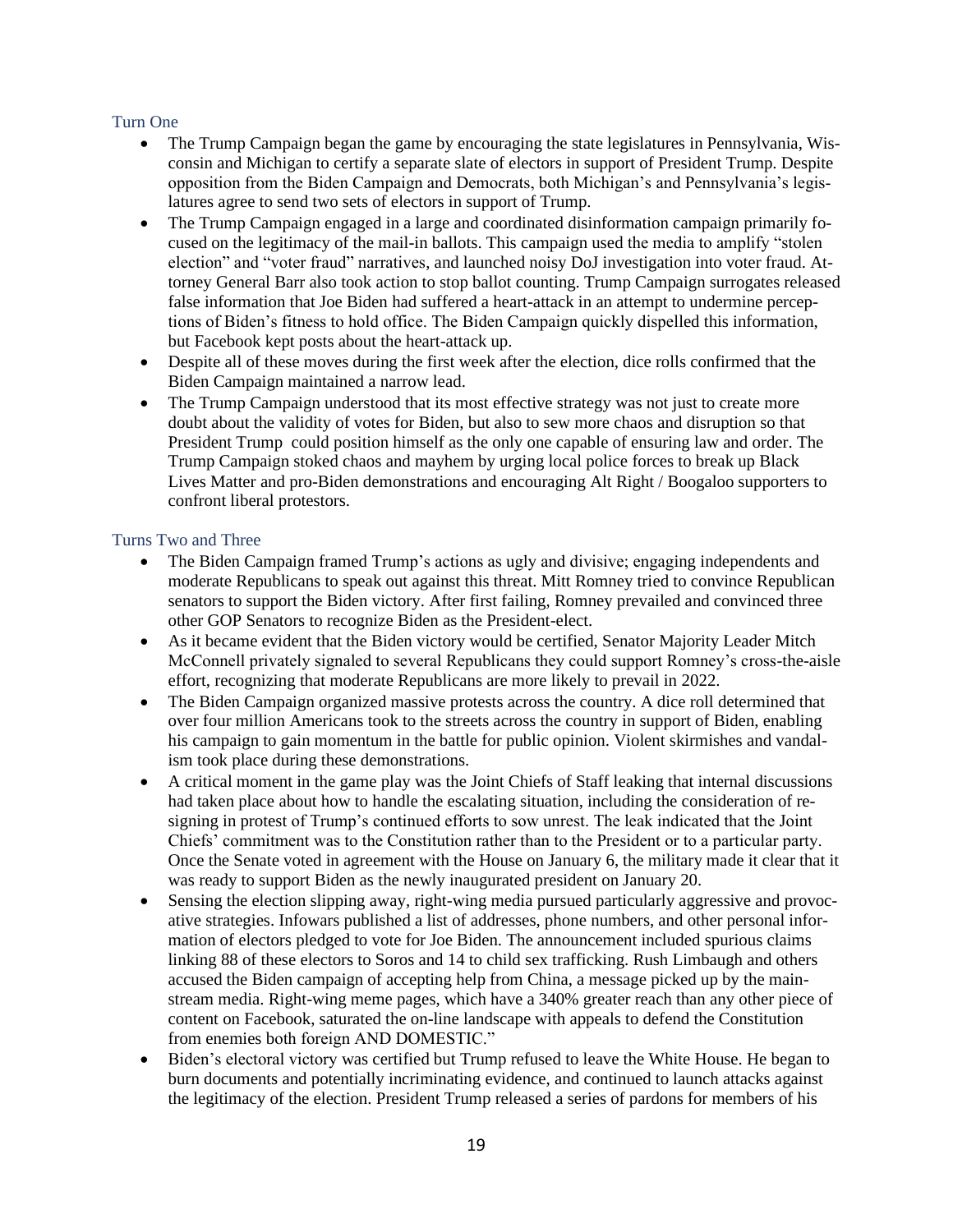administration as well as himself before the Secret Service escorted him out of the White House. But the Secret Service demonstrated its "culture of professionalism" (as one member of the Federal Government Team indicated) by indicating that it would be "loyal to the office, not to the person" and therefore it would escort Trump out of the White House on January 20.

- Trump transitions into running TRUMP TV, a new media outlet that immediately upon its founding calls for the impeachment of President Biden.
- By early January 2021, Biden has begun the tasks of uniting the country and trying to pull America out of its lingering COVID-19 related economic and public health crisis. He articulates a series of packages focused on infrastructure and healthcare / COVID-19 and actively seeks to involve Senate Republicans in the process. The Biden Campaign also announces that moderate Republican governors Larry Hogan and Charlie Baker will be nominated to serve in his cabinet. The President-Elect also establishes a joint investigation from the House and Senate Intelligence Committees to examine all forms of foreign interference in the 2020 election.
- The Biden Campaign had originally sought to create a "way out" for Trump to concede the election during early turns. By the end of the game, though, the Democratic Party had begun investigations into the criminal activities of President Trump and his family.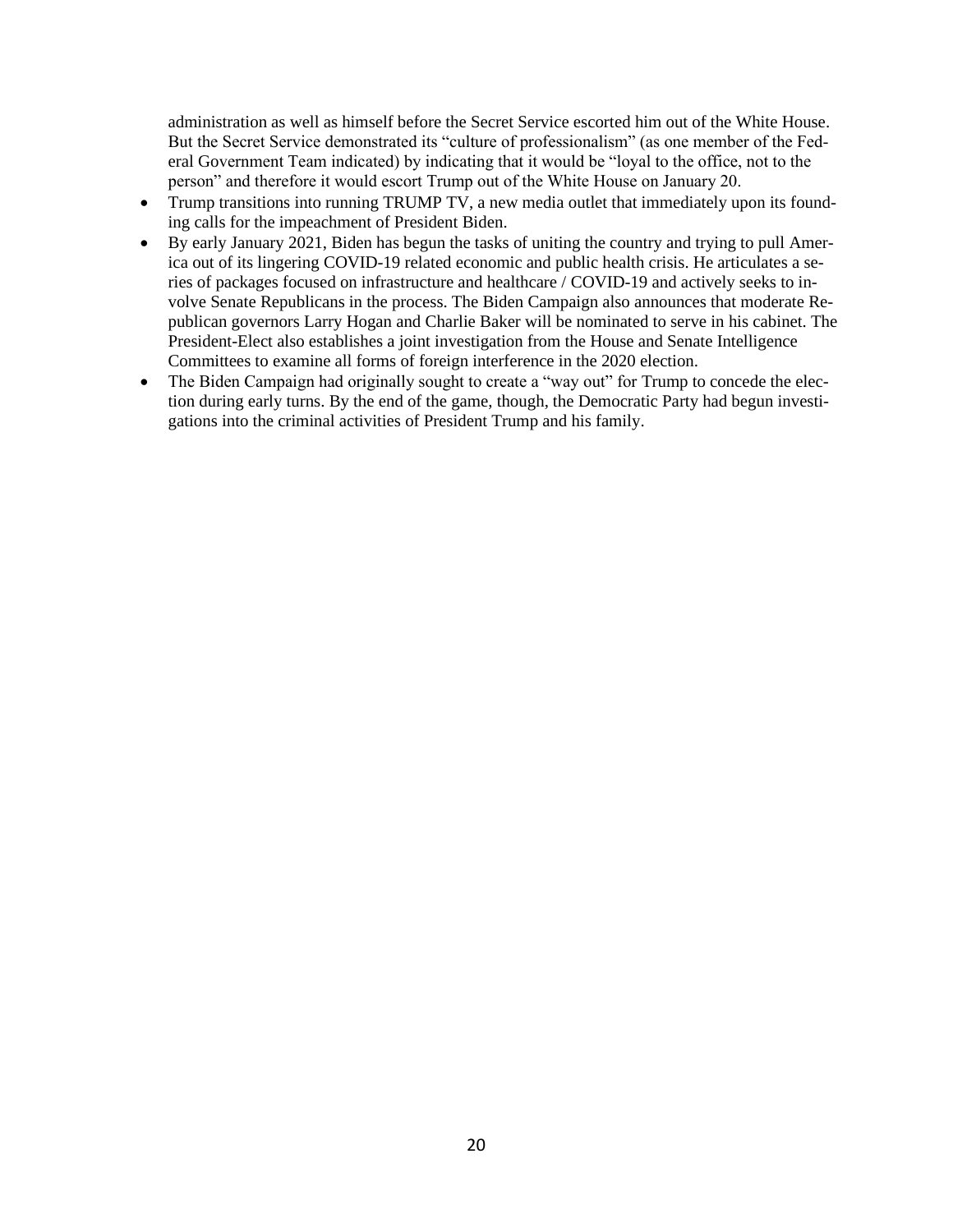# **Appendix C: Will "Trumpism" Survive a Trump Loss?**

While it was not squarely in the scope of TIP's investigation, almost all of the debriefings included some discussion about whether "Trumpism" is likely to survive Trump after he leaves office. President Trump has cultivated and mobilized a significant base; many believe it won't easily be demobilized after Trump leaves office ("Trumpiness is built in now," said one participant). There are immediate implications for an incoming Administration.

Many observers expect President Trump to try to extend his norm-disrupting influence after he leaves office through an independent media company or partnerships. Participants predict that in the event of a Biden victory, Trump will attack President Biden early and consistently, blaming all problems in the country on a combination of the stolen election and the incompetence of the Biden administration; the message will be clear, consistent, and relentlessly hammered in: "If only the election hadn't been stolen from me, everything in the country would be great again." Such a message could fuel political violence. QAnon could play a role in electing far-right candidates to Congress, providing an anchor for ex-President Trump's proposals.

A minority view was that once Trump is a "big loser," he'll lose face with the GOP base and Republicans will move on. If he tries to look like a martyr, these participants suggest, he may come across as merely pathetic. However, if the pandemic and the economy continue to get worse after the 2020 election, it may become more likely that Trump (or a Trump-like figure) will again be a serious contender for the presidency in 2024.

How should anti-authoritarian interests respond? A number of participants urged Democrats to embrace a new playbook. President Obama's working assumption was that ["the fever would break on the back of](https://www.politico.com/blogs/politico44/2012/06/obama-republican-fever-will-break-after-the-election-125059)  [electoral defeat,](https://www.politico.com/blogs/politico44/2012/06/obama-republican-fever-will-break-after-the-election-125059)" but this proved to be mistaken; throughout the Obama administration, Republicans refused to compromise or engage in customary negotiations over policy, counting instead on blocking every possible Democratic initiative and waiting for their chance to regain the presidency. These participants cautioned that Democrats should not rely on litigation, moral suasion, or merely hoping that Republicans in Congress or state elected office will "come to their senses." Instead, they should focus on building more authentic relationships with the left's base, including by publicly supporting the peaceful protest movement that has emerged since late May, rather than continuing to seek conciliation and compromise with the GOP.

There was near universal agreement that in the event of a Trump loss, the GOP's strategy will be to create trouble for the incoming Biden administration, in order to regain ground in 2022 and retake the White House in 2024. GOP activists (possibly encouraged by Trump himself and by far-right media) may seek to create ongoing street-level chaos and conflict. Meanwhile, GOP party leaders will likely focus on postcensus redistricting. Senate Republicans are also likely to try to block one or more Biden cabinet or court nominees as a show of political nerve. If the GOP holds the Senate, even more dramatic blocking actions will be contemplated, tempting the Biden Administration to continue President Trump's approach of appointing "acting" appointees, thus institutionalizing the nullification of the "advise and consent" role of the Senate in executive branch appointments.

Republicans will likely also push hard on judicial nominations, trying to seat as many nominees as possible before President Trump leaves office. This could potentially include a Supreme Court nomination, which would further undermine the legitimacy of the Court in the eyes of many Democrats and heighten demands from the left for "court packing." Conversely, it is also possible that if the GOP holds the Senate, Majority Leader McConnell could refuse to hold any votes on any Biden court nominees, allowing the vacancies to pile up until a Republican president is again in place to make the appointments.